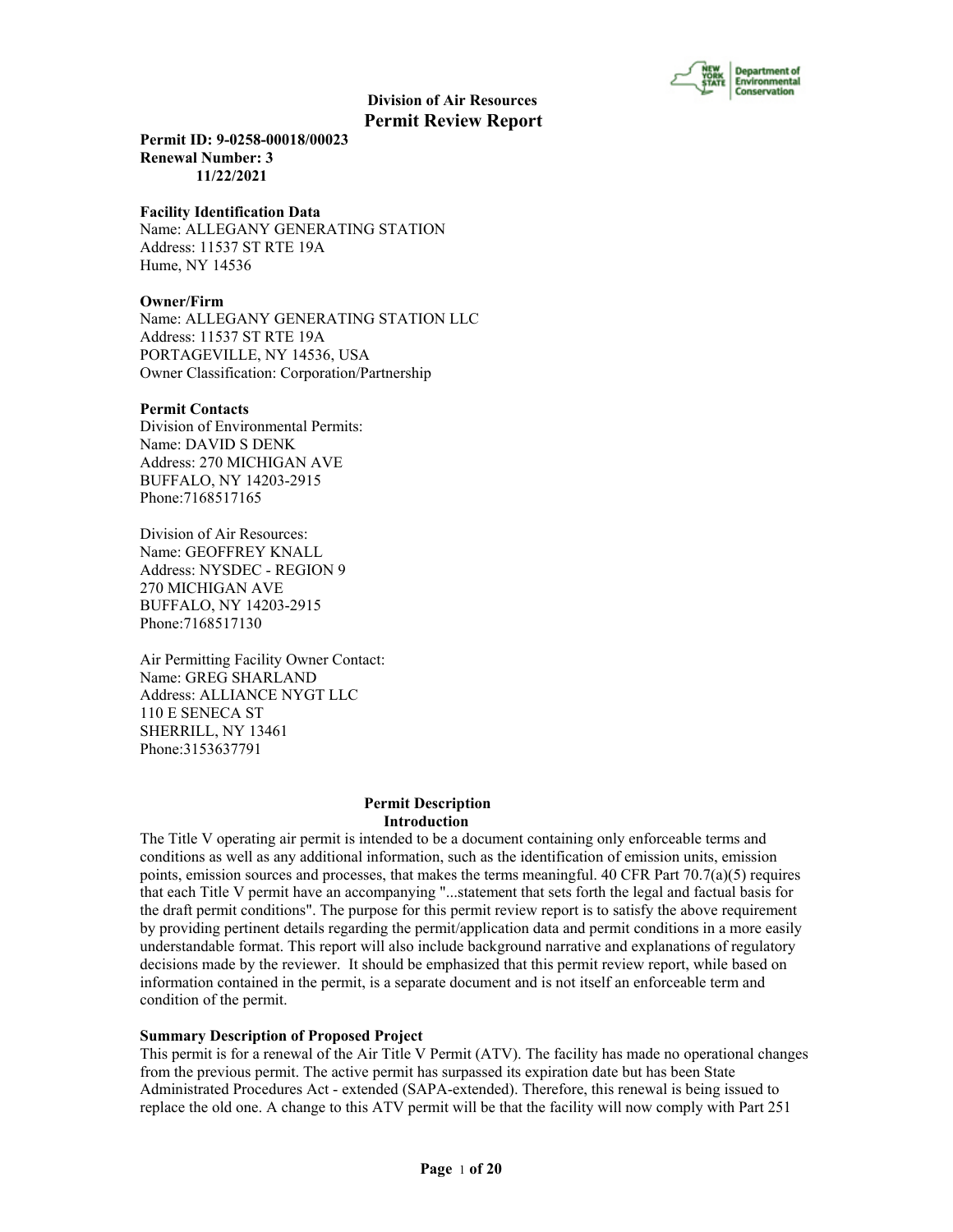

#### **Permit ID: 9-0258-00018/00023 Renewal Number: 3 11/22/2021**

CO2 Performance Standards for Major Electric Generating Facilities, 40 CFR 97 Subpart GGGGG—CSAPR NOX Ozone Season Group 3 Trading Program and the Climate Leadership and Community Protection Act (CLCPA).

#### **Attainment Status**

ALLEGANY GENERATING STATION is located in the town of HUME in the county of ALLEGANY. The attainment status for this location is provided below. (Areas classified as attainment are those that meet all ambient air quality standards for a designated criteria air pollutant.)

| Criteria Pollutant                                 | <b>Attainment Status</b>          |  |
|----------------------------------------------------|-----------------------------------|--|
|                                                    |                                   |  |
| Particulate Matter (PM)                            | <b>ATTAINMENT</b>                 |  |
| Particulate Matter $\leq 10\mu$ in diameter (PM10) | <b>ATTAINMENT</b>                 |  |
| Sulfur Dioxide (SO2)                               | <b>ATTAINMENT</b>                 |  |
| $Ozone*$                                           | TRANSPORT REGION (NON-ATTAINMENT) |  |
| Oxides of Nitrogen $(NOx)$ **                      | <b>ATTAINMENT</b>                 |  |
| Carbon Monoxide (CO)                               | <b>ATTAINMENT</b>                 |  |

----

\* Ozone is regulated in terms of the emissions of volatile organic compounds (VOC) and/or oxides of nitrogen (NOx) which are ozone precursors.

\*\* NOx has a separate ambient air quality standard in addition to being an ozone precursor.

### **Facility Description:**

This is a renewal of the Title five (V) Operating Air Permit for Allegany Generating Station, formally known as Rochester Gas and Electric' (RG&E), Allegany Station #133. This facility is located in the Town of Hume, Allegany County, and is an existing combined cycle combustion gas turbine plant with a nominal gross power rating of 65 MW. The gas turbine is a General Electric Model LM6000 and exhausts through a heat recovery steam generator (HRSG) with duct burners which generates steam for electrical production. The turbine and duct burners burn only natural gas. Nitrogen Oxide (NOx) emissions are reduced by injecting water into the turbine and with the use of a selective catalytic reduction (SCR) system for the exhaust gases. Even though Allegany's emissions do not require it to obtain a Title V Air Permit, it is required to have one because it has a Title IV Acid Rain permit which makes it an "affected source" in the Federal Acid Rain Program. 6 NYCRR Part 201-6.1(a) requires an "affected sources" to obtain a Title V Permit. This facility is still considered an Area Source for Hazardous Air Pollutant emissions.

#### **Permit Structure and Description of Operations**

The Title V permit for ALLEGANY GENERATING STATION is structured in terms of the following hierarchy: facility, emission unit, emission point, emission source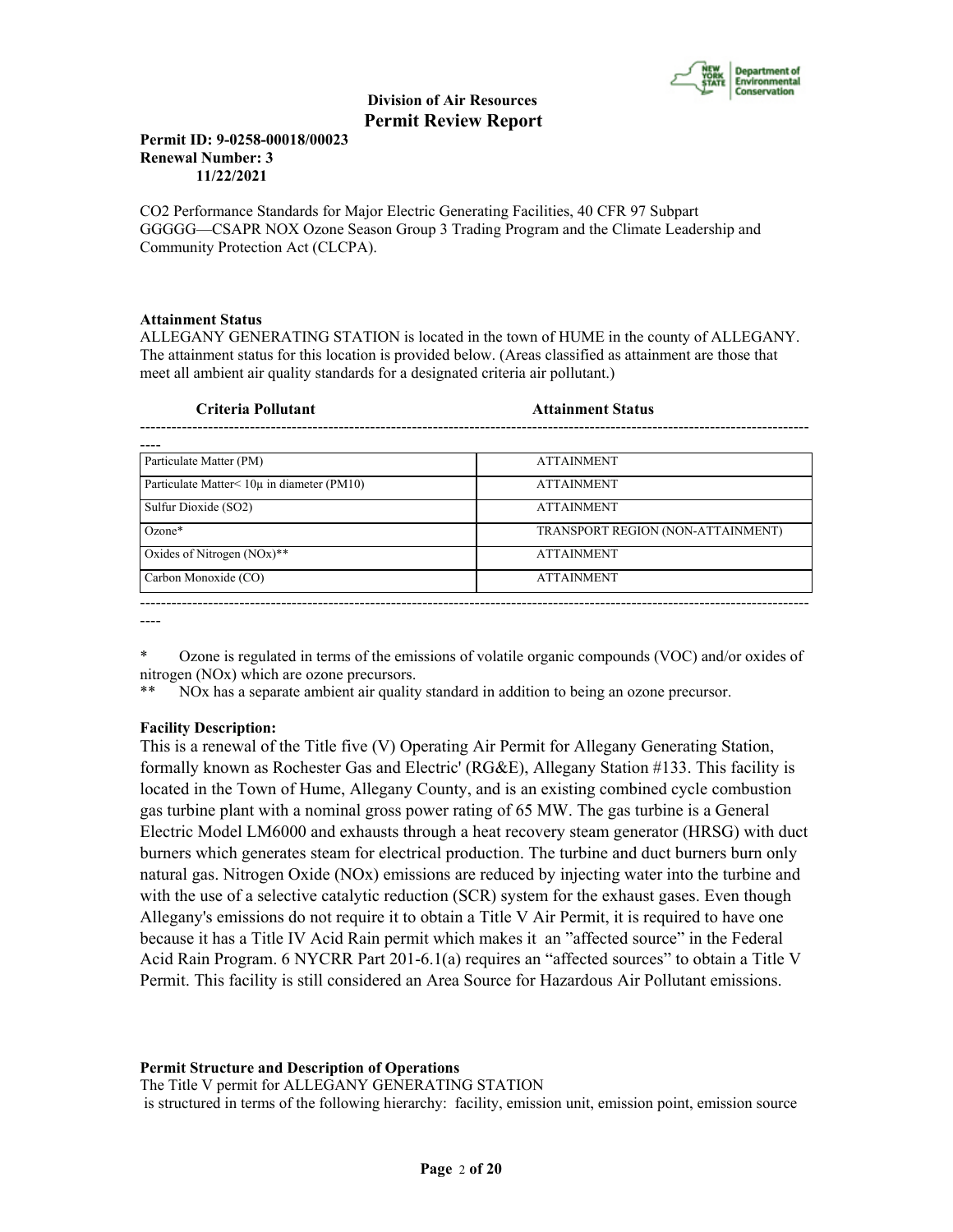

### **Permit ID: 9-0258-00018/00023 Renewal Number: 3 11/22/2021**

and process. A facility is defined as all emission sources located at one or more adjacent or contiguous properties owned or operated by the same person or persons under common control. The facility is subdivided into one or more emission units (EU). Emission units are defined as any part or activity of a stationary facility that emits or has the potential to emit any federal or state regulated air pollutant. An emission unit is represented as a grouping of processes (defined as any activity involving one or more emission sources (ES) that emits or has the potential to emit any federal or state regulated air pollutant). An emission source is defined as any apparatus, contrivance or machine capable of causing emissions of any air contaminant to the outdoor atmosphere, including any appurtenant exhaust system or air cleaning device. [NOTE: Indirect sources of air contamination as defined in 6 NYCRR Part 203 (i.e. parking lots) are excluded from this definition]. The applicant is required to identify the principal piece of equipment (i.e., emission source) that directly results in or controls the emission of federal or state regulated air pollutants from an activity (i.e., process). Emission sources are categorized by the following types: combustion - devices which burn fuel to generate heat, steam or power

- incinerator devices which burn waste material for disposal
- control emission control devices

process - any device or contrivance which may emit air contaminants that is not included in the above categories.

ALLEGANY GENERATING STATION is defined by the following emission unit(s):

Emission unit U1GTDB - This emission unit consists of one (1) combined-cycle gas turbine, equipped with selective catalytic reduction (SCR) and water injection for NOx emissions control. The SCR and water injection operate whenever the gas turbine is operating. The combustion gas turbine is equipped with a heat recovery steam generator and duct burners. All flue gases generated through the combined combustion gas turbine/heat recovery steam generator train are exhausted to the atmosphere through a single 134.5 inch diameter 213 foot tall exhaust stack.

Emission unit U1GTDB is associated with the following emission points (EP): 00001 Process: GT1 is located at Building GEN BLDG -

**Title V/Major Source Status** ALLEGANY GENERATING STATION is subject to Title V requirements. This determination is based on the following information:

Allegany Generating Station emission are low enough that it would not normally be required to obtain an Air Title V permit. However, the facility has an Air Title IV permit which is part of the Acid Rain program, thus consider an "Affected Source". As part of the requirement to the Acid Rain program, any facility subject to this program is also required to obtain a Title V permit. Consequently, Allegany Generating Station is a area source with a Title V permit.

#### **Program Applicability**

The following chart summarizes the applicability of ALLEGANY GENERATING STATION with regards to the principal air pollution regulatory programs:

**Regulatory Program Applicability** ------------------------------------------------------------------------------------------------------------------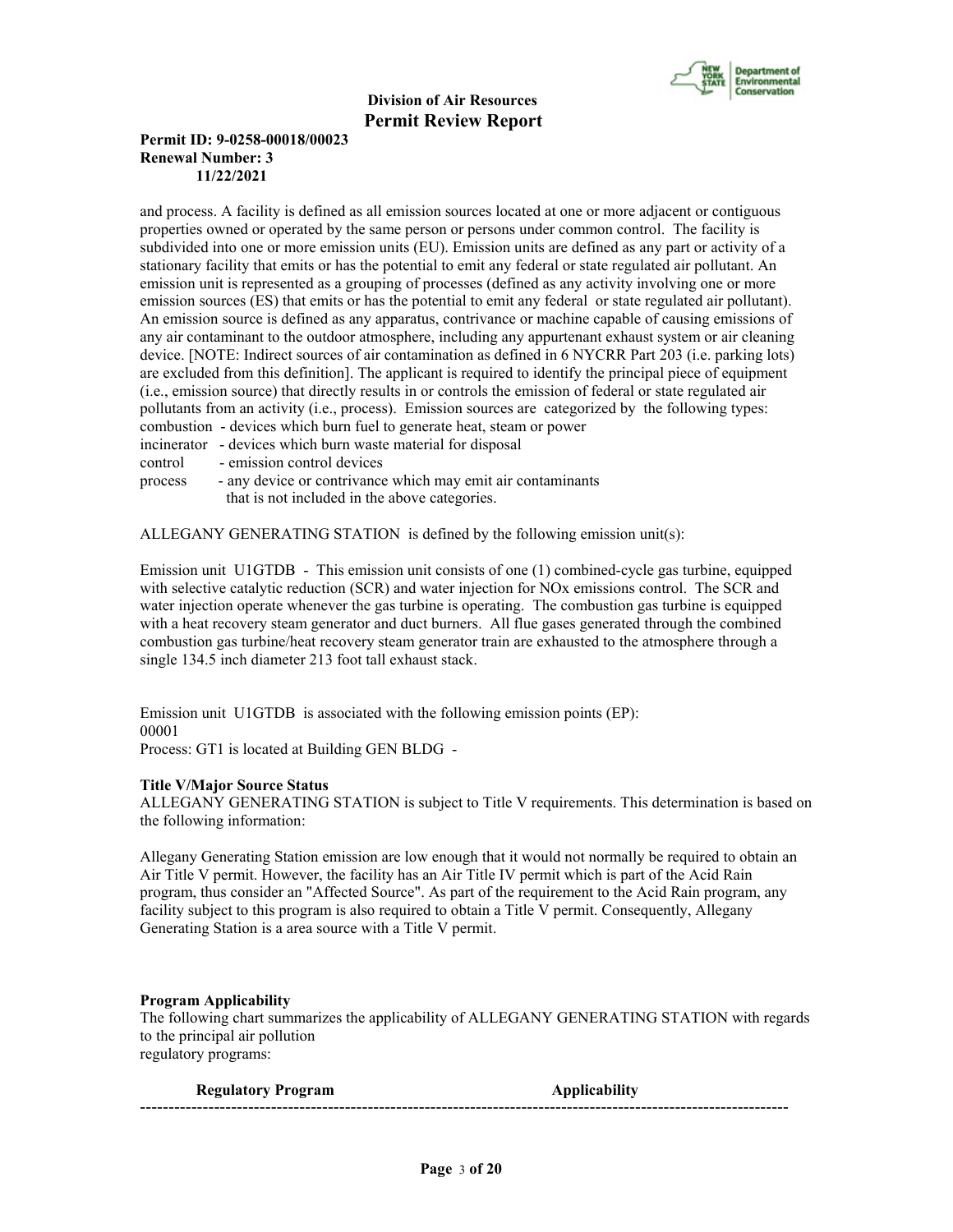

#### **Permit ID: 9-0258-00018/00023 Renewal Number: 3 11/22/2021**

| <b>PSD</b>                     | NO         |
|--------------------------------|------------|
| NSR (non-attainment)           | NO.        |
| NESHAP (40 CFR Part 61)        | NO         |
| NESHAP (MACT - 40 CFR Part 63) | <b>YES</b> |
| <b>NSPS</b>                    | <b>YES</b> |
| <b>TITLE IV</b>                | <b>YES</b> |
| <b>TITLE V</b>                 | <b>YES</b> |
| <b>TITLE VI</b>                | NO.        |
| <b>RACT</b>                    | NO.        |
| <b>SIP</b>                     | <b>YES</b> |

#### NOTES:

PSD Prevention of Significant Deterioration (40 CFR 52, 6 NYCRR 231-7, 231-8) requirements which pertain to major stationary sources located in areas which are in attainment of National Ambient Air Quality Standards (NAAQS) for specified pollutants.

NSR New Source Review (6 NYCRR 231-5, 231-6) - requirements which pertain to major stationary sources located in areas which are in non-attainment of National Ambient Air Quality Standards (NAAQS) for specified pollutants.

NESHAP National Emission Standards for Hazardous Air Pollutants (40 CFR 61, 6 NYCRR 200.10) contaminant and source specific emission standards established prior to the Clean Air Act Amendments of 1990 (CAAA) which were developed for 9 air contaminants (inorganic arsenic, radon, benzene, vinyl chloride, asbestos, mercury, beryllium, radionuclides, and volatile HAP's).

MACT Maximum Achievable Control Technology (40 CFR 63, 6 NYCRR 200.10) - contaminant and source specific emission standards established by the 1990 CAAA. Under Section 112 of the CAAA, the US EPA is required to develop and promulgate emissions standards for new and existing sources. The standards are to be based on the best demonstrated control technology and practices in the regulated industry, otherwise known as MACT. The corresponding regulations apply to specific source types and contaminants.

NSPS New Source Performance Standards (40 CFR 60, 6 NYCRR 200.10) - standards of performance for specific stationary source categories developed by the US EPA under Section 111 of the CAAA. The standards apply only to those stationary sources which have been constructed or modified after the regulations have been proposed by publication in the Federal Register and only to the specific contaminant(s) listed in the regulation.

Title IV Acid Rain Control Program (40 CFR 72 thru 78, 6 NYCRR 201-6) - regulations which mandate the implementation of the acid rain control program for large stationary combustion facilities.

Title VI Stratospheric Ozone Protection (40 CFR 82, Subpart A thru G, 6 NYCRR 200.10) federal requirements that apply to sources which use a minimum quantity of CFC's (chlorofluorocarbons), HCFC's (hydrofluorocarbons) or other ozone depleting substances or regulated substitute substances in equipment such as air conditioners, refrigeration equipment or motor vehicle air conditioners or appliances.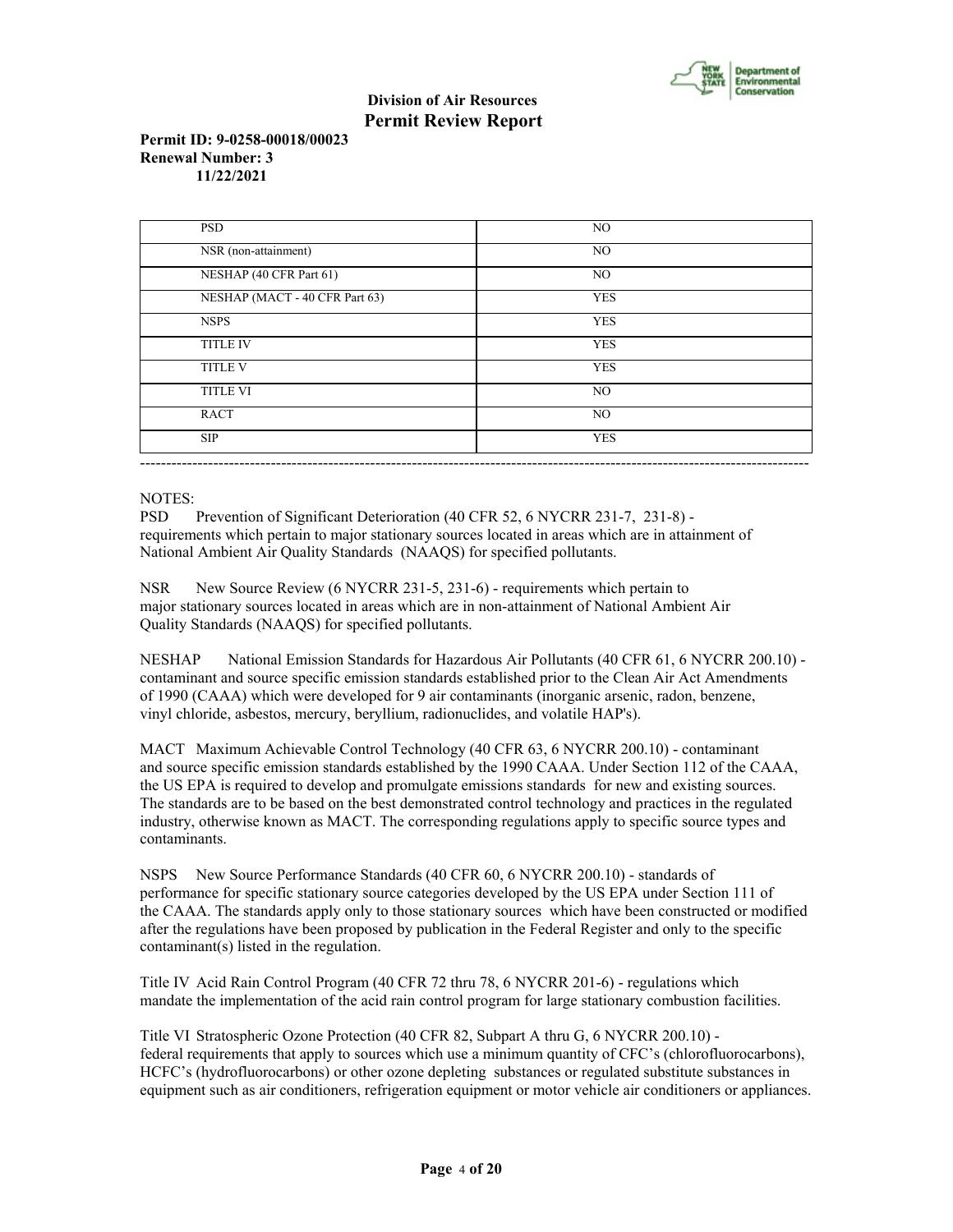

### **Permit ID: 9-0258-00018/00023 Renewal Number: 3 11/22/2021**

RACT Reasonably Available Control Technology (6 NYCRR Parts 212-3, 220-1.6, 220-1.7, 220-2.3, 220-2.4, 226, 227-2, 228, 229, 230, 233, 234, 235, 236) - the lowest emission limit that a specific source is capable of meeting by application of control technology that is reasonably available, considering technological and economic feasibility. RACT is a control strategy used to limit emissions of VOC's and NOx for the purpose of attaining the air quality standard for ozone. The term as it is used in the above table refers to those state air pollution control regulations which specifically regulate VOC and NOx emissions.

SIP State Implementation Plan (40 CFR 52, Subpart HH, 6 NYCRR 200.10) - as per the CAAA, all states are empowered and required to devise the specific combination of controls that, when implemented, will bring about attainment of ambient air quality standards established by the federal government and the individual state. This specific combination of measures is referred to as the SIP. The term here refers to those state regulations that are approved to be included in the SIP and thus are considered federally enforceable.

#### **Compliance Status**

Facility is in compliance with all requirements.

#### **SIC Codes**

SIC or Standard Industrial Classification code is an industrial code developed by the federal Office of Management and Budget for use, among other things, in the classification of establishments by the type of activity in which they are engaged. Each operating establishment is assigned an industry code on the basis of its primary activity, which is determined by its principal product or group of products produced or distributed, or services rendered. Larger facilities typically have more than one SIC code.

#### **SIC Code Description**

| 4911 |  | ELECTRIC SERVICES |                                |
|------|--|-------------------|--------------------------------|
| 4931 |  |                   | ELEC & OTHER SERVICES COMBINED |

#### **SCC Codes**

SCC or Source Classification Code is a code developed and used'' by the USEPA to categorize processes which result in air emissions for the purpose of assessing emission factor information.Each SCC represents a unique process or function within a source category logically associated with a point of air pollution emissions. Any operation that causes air pollution can be represented by one or more SCC's.

| <b>SCC Code</b>     | <b>Description</b>                                                                                                                                         |
|---------------------|------------------------------------------------------------------------------------------------------------------------------------------------------------|
| $2 - 01 - 002 - 01$ | INTERNAL COMBUSTION ENGINES - ELECTRIC<br><b>GENERATION</b><br>ELECTRIC UTILITY INTERNAL COMBUSTION ENGINE<br>- NATURAL GAS                                |
| $2 - 01 - 002 - 09$ | Turbine<br>INTERNAL COMBUSTION ENGINES - ELECTRIC<br><b>GENERATION</b><br>ELECTRIC UTILITY INTERNAL COMBUSTION ENGINE<br>- NATURAL GAS<br>TURBINE: EXHAUST |

#### **Facility Emissions Summary**

In the following table, the CAS No. or Chemical Abstract Service code is an identifier assigned to every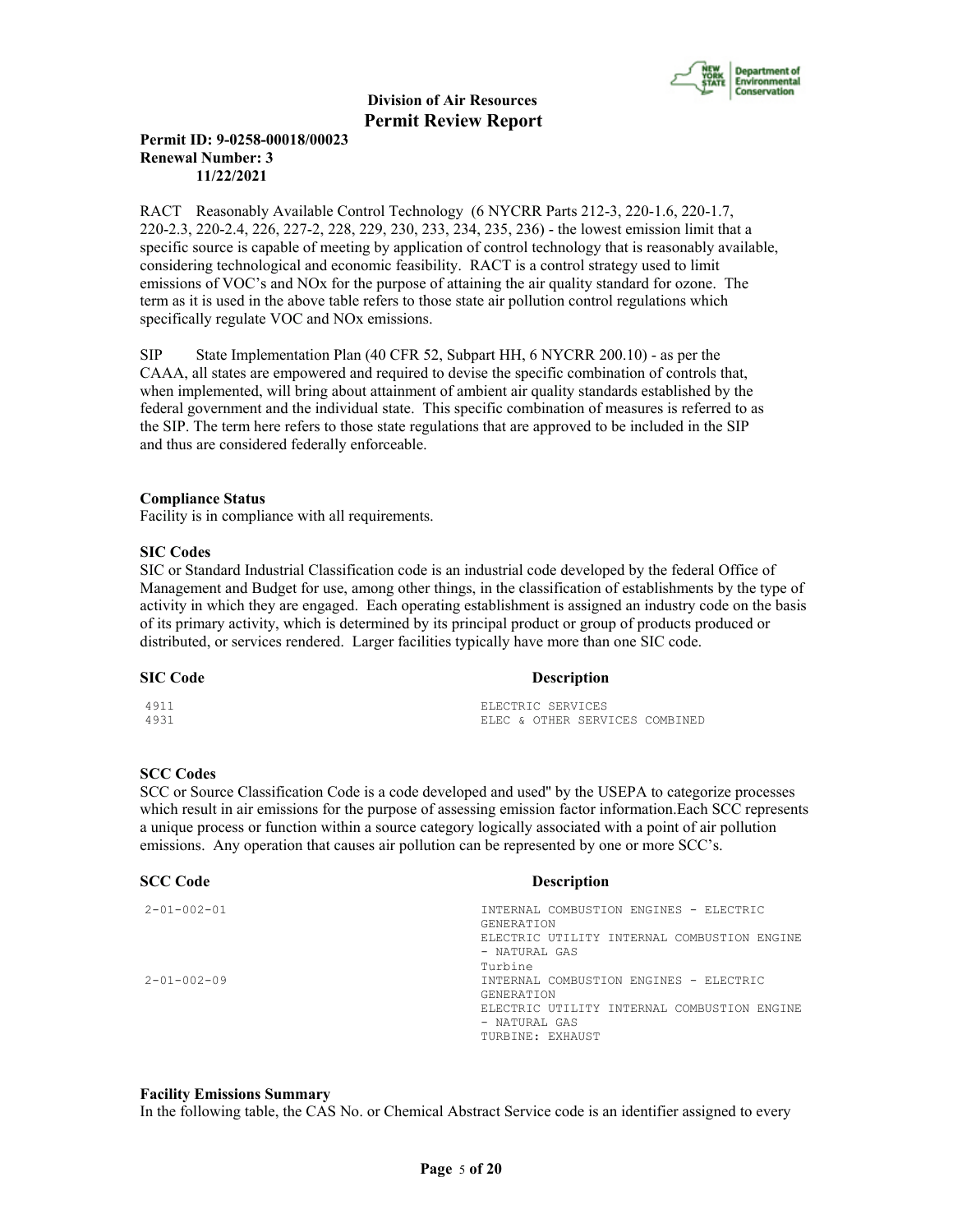

#### **Permit ID: 9-0258-00018/00023 Renewal Number: 3 11/22/2021**

chemical compound. [NOTE: Certain CAS No.'s contain a 'NY' designation within them. These are not true CAS No.'s but rather an identification which has been developed by the department to identify groups of contaminants which ordinary CAS No.'s do not do. As an example, volatile organic compounds or VOC's are identified collectively by the NY CAS No. 0NY998-00-0.] The PTE refers to the Potential to Emit. This is defined as the maximum capacity of a facility or air contaminant source to emit any air contaminant under its physical and operational design. Any physical or operational limitation on the capacity of the facility or air contamination source to emit any air contaminant , including air pollution control equipment and/or restrictions on the hours of operation, or on the type or amount or material combusted, stored, or processed, shall be treated as part of the design only if the limitation is contained in federally enforceable permit conditions. The PTE for each contaminant that is displayed represents the facility-wide PTE in tons per year (tpy) or pounds per year (lbs/yr). In some instances the PTE represents a federally enforceable emissions cap or limitation for that contaminant. The term 'HAP' refers to any of the hazardous air pollutants listed in section 112(b) of the Clean Air Act Amendments of 1990. Total emissions of all hazardous air pollutants are listed under the special NY CAS No. 0NY100-00-0. In addition, each individual hazardous air pollutant is also listed under its own specific CAS No. and is identified in the list below by the (HAP) designation.

| Cas No.           | Contaminant         | PTE lbs/yr | PTE tons/yr | <b>Actual lbs/yr</b> | <b>Actual tons/yr</b> |
|-------------------|---------------------|------------|-------------|----------------------|-----------------------|
| $000075 - 07 - 0$ | <b>ACETALDEHYDE</b> | 20.75      |             |                      |                       |
| $000107 - 02 - 8$ | <b>ACROLEIN</b>     | 2.5        |             |                      |                       |
| $007664 - 41 - 7$ | AMMONIA             | 1515       |             |                      |                       |
| $007440 - 38 - 2$ | ARSENIC             | 0.29       |             |                      |                       |
| $000071 - 43 - 2$ | <b>BENZENE</b>      | 27.1       |             |                      |                       |
| $007440 - 41 - 7$ | BERYLLIUM           | 0.09       |             |                      |                       |
| $007440 - 43 - 9$ | CADMIUM             | 1.05       |             |                      |                       |
| $000124 - 38 - 9$ | CARBON              |            | 56254       |                      |                       |
|                   | DIOXIDE             |            |             |                      |                       |
| $000630 - 08 - 0$ | CARBON              | 49071      |             |                      |                       |
|                   | MONOXIDE            |            |             |                      |                       |
| $007440 - 47 - 3$ | CHROMIUM            | 1.32       |             |                      |                       |
| $007440 - 48 - 4$ | COBALT              | 0.07       |             |                      |                       |
| $000050 - 00 - 0$ | FORMALDEHYDE        | 98.27      |             |                      |                       |
| $007439 - 92 - 1$ | LEAD                | 0.24       |             |                      |                       |
| $007439 - 96 - 5$ | MANGANESE           | 0.5        |             |                      |                       |
| $007439 - 97 - 6$ | MERCURY             | 0.31       |             |                      |                       |
| $000091 - 20 - 3$ | NAPHTHALENE         | 2.83       |             |                      |                       |
| $007440 - 02 - 0$ | NICKEL METAL        | 1.94       |             |                      |                       |
|                   | AND INSOLUBLE       |            |             |                      |                       |
|                   | COMPOUNDS           |            |             |                      |                       |
| $0NY210 - 00 - 0$ | OXIDES OF           | 190000     |             |                      |                       |
|                   | NITROGEN            |            |             |                      |                       |
| $0NY075 - 00 - 0$ | PARTICULATES        | 14288      |             |                      |                       |
| $0NY075 - 00 - 5$ | $PM-10$             | 14288      |             |                      |                       |
| $007782 - 49 - 2$ | SELENIUM            | 0.43       |             |                      |                       |
| $007446 - 09 - 5$ | SULFUR              | 8387       |             |                      |                       |
|                   | DIOXIDE             |            |             |                      |                       |
| $000108 - 88 - 3$ | TOLUENE             | 14.07      |             |                      |                       |
| $0NY100 - 00 - 0$ | TOTAL HAP           | 179.49     |             |                      |                       |
| $0NY998 - 00 - 0$ | <b>VOC</b>          | 11749      |             |                      |                       |
| $001330 - 20 - 7$ | XYLENE, M, O        | 7.71       |             |                      |                       |
|                   | & P MIXT.           |            |             |                      |                       |

### **NOTIFICATION OF GENERAL PERMITTEE OBLIGATIONS**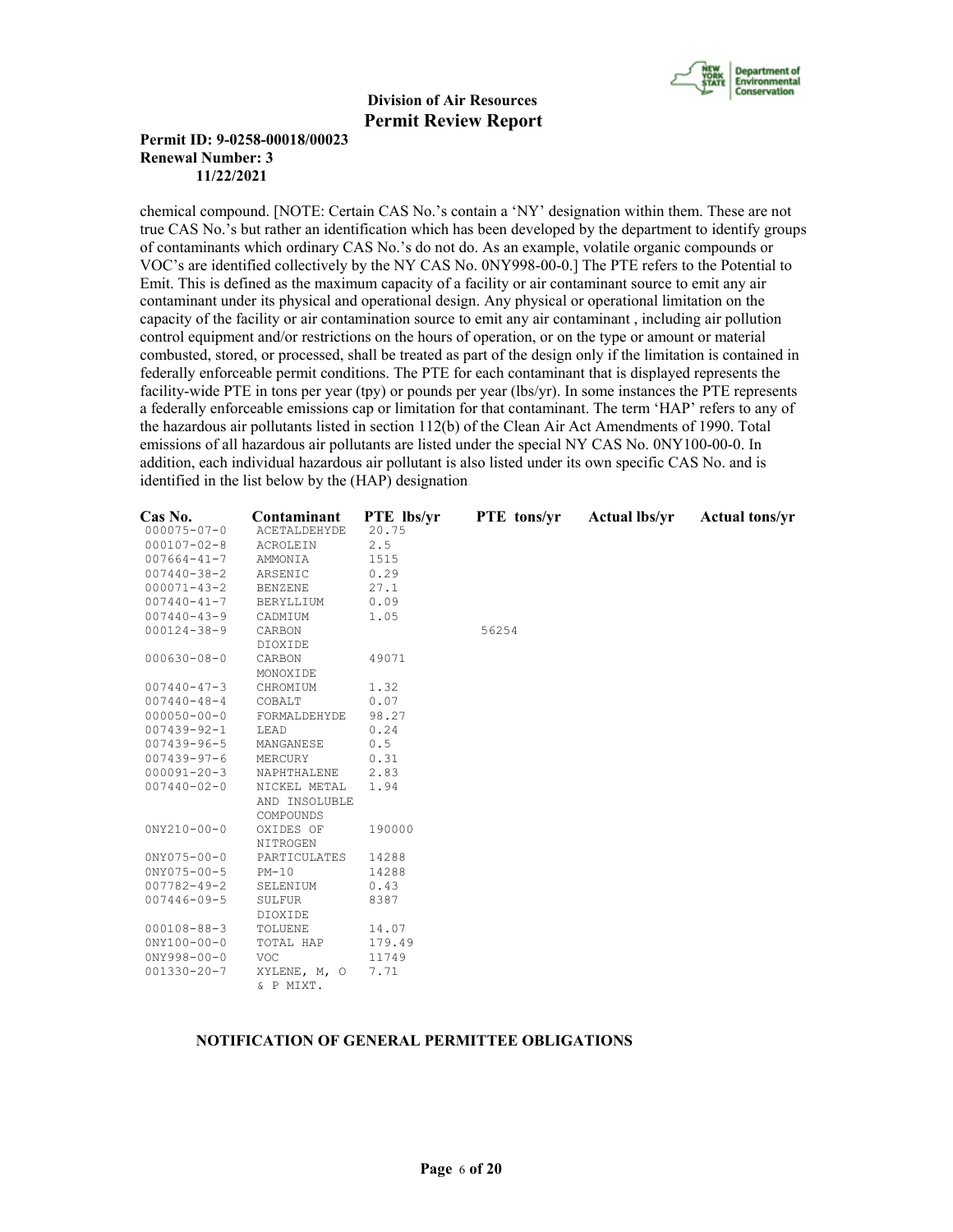

### **Permit ID: 9-0258-00018/00023 Renewal Number: 3 11/22/2021**

**Item A: Public Access to Recordkeeping for Title V Facilities - 6 NYCRR 201-1.10(b)** The Department will make available to the public any permit application, compliance plan, permit, and monitoring and compliance certification report pursuant to Section 503(e) of the Act, except for information entitled to confidential treatment pursuant to 6 NYCRR Part 616 - Public Access to records and Section 114(c) of the Act.

### **Item B: Timely Application for the Renewal of Title V Permits -6 NYCRR Part 201-6.2(a)(4)**

 Owners and/or operators of facilities having an issued Title V permit shall submit a complete application at least 180 days, but not more than eighteen months, prior to the date of permit expiration for permit renewal purposes.

- **Item C: Certification by a Responsible Official 6 NYCRR Part 201-6.2(d)(12)** Any application, form, report or compliance certification required to be submitted pursuant to the federally enforceable portions of this permit shall contain a certification of truth, accuracy and completeness by a responsible official.This certification shall state that based on information and belief formed after reasonable inquiry, the statements and information in the document are true, accurate, and complete.
- **Item D: Requirement to Comply With All Conditions 6 NYCRR Part 201-6.4(a)(2)** The permittee must comply with all conditions of the Title V facility permit. Any permit non-compliance constitutes a violation of the Act and is grounds for enforcement action; for permit termination, revocation and reissuance, or modification; or for denial of a permit renewal application.
- **Item E: Permit Revocation, Modification, Reopening, Reissuance or Termination, and Associated Information Submission Requirements - 6 NYCRR Part 201-6.4(a)(3)** This permit may be modified, revoked, reopened and reissued, or terminated for cause. The filing of a request by the permittee for a permit modification, revocation and reissuance, or termination, or of a notification of planned changes or anticipated noncompliance does not stay any permit condition.
- **Item F: Cessation or Reduction of Permitted Activity Not a Defense 6 NYCRR 201-6.4(a)(5)** It shall not be a defense for a permittee in an enforcement action to claim that a cessation or reduction in the permitted activity would have been necessary in order to maintain compliance with the conditions of this permit.
- **Item G: Property Rights 6 NYCRR 201-6.4(a)(6)** This permit does not convey any property rights of any sort or any exclusive privilege.

# **Item H: Severability - 6 NYCRR Part 201-6.4(a)(9)**

 If any provisions, parts or conditions of this permit are found to be invalid or are the subject of a challenge, the remainder of this permit shall continue to be valid.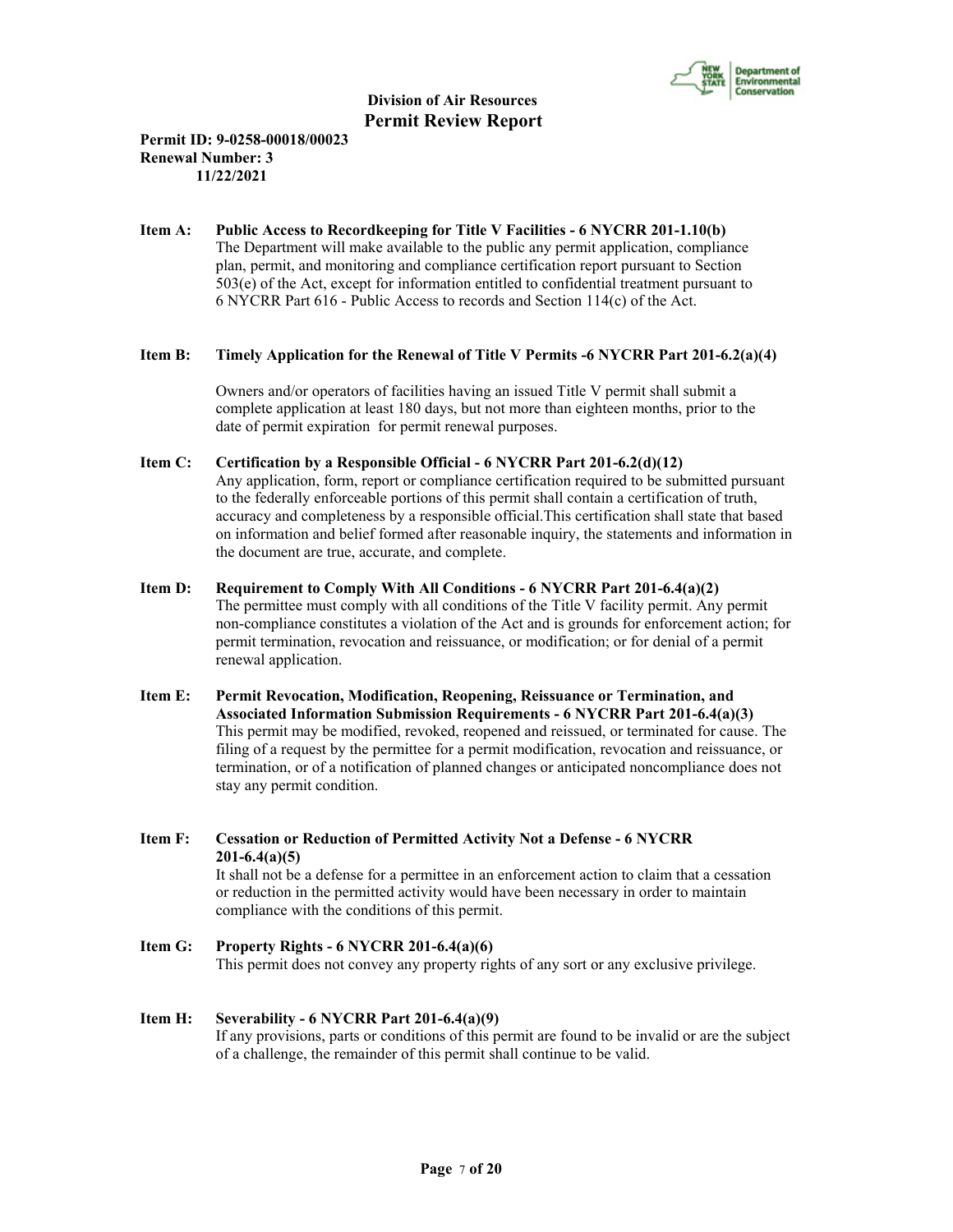

#### **Permit ID: 9-0258-00018/00023 Renewal Number: 3 11/22/2021**

#### **Item I: Permit Shield - 6 NYCRR Part 201-6.4(g)**

 All permittees granted a Title V facility permit shall be covered under the protection of a permit shield, except as provided under 6 NYCRR Subpart 201-6. Compliance with the conditions of the permit shall be deemed compliance with any applicable requirements as of the date of permit issuance, provided that such applicable requirements are included and are specifically identified in the permit, or the Department, in acting on the permit application or revision, determines in writing that other requirements specifically identified are not applicable to the major stationary source, and the permit includes the determination or a concise summary thereof. Nothing herein shall preclude the Department from revising or revoking the permit pursuant to 6 NYCRR Part 621 or from exercising its summary abatement authority. Nothing in this permit shall alter or affect the following:

i. The ability of the Department to seek to bring suit on behalf of the State of New York, or the Administrator to seek to bring suit on behalf of the United States, to immediately restrain any person causing or contributing to pollution presenting an imminent and substantial endangerment to public health, welfare or the environment to stop the emission of air pollutants causing or contributing to such pollution;

ii. The liability of a permittee of the Title V facility for any violation of applicable requirements prior to or at the time of permit issuance;

iii. The applicable requirements of Title IV of the Act;

iv. The ability of the Department or the Administrator to obtain information from the permittee concerning the ability to enter, inspect and monitor the facility.

#### **Item J: Reopening for Cause - 6 NYCRR Part 201-6.4(i)**

 This Title V permit shall be reopened and revised under any of the following circumstances: i. If additional applicable requirements under the Act become applicable where this permit's remaining term is three or more years, a reopening shall be completed not later than 18 months after promulgation of the applicable requirement. No such reopening is required if the effective date of the requirement is later than the date on which this permit is due to expire, unless the original permit or any of its terms and conditions has been extended by the Department pursuant to the provisions of Part 2 01-6.7 and Part 621.

ii. The Department or the Administrator determines that the permit contains a material mistake or that inaccurate statements were made in establishing the emissions standards or other terms or conditions of the permit.

iii. The Department or the Administrator determines that the Title V permit must be revised or reopened to assure compliance with applicable requirements.

iv. If the permitted facility is an "affected source" subject to the requirements of Title IV of the Act, and additional requirements (including excess emissions requirements) become applicable. Upon approval by the Administrator, excess emissions offset plans shall be deemed to be incorporated into the permit.

Proceedings to reopen and issue Title V facility permits shall follow the same procedures as apply to initial permit issuance but shall affect only those parts of the permit for which cause to reopen exists.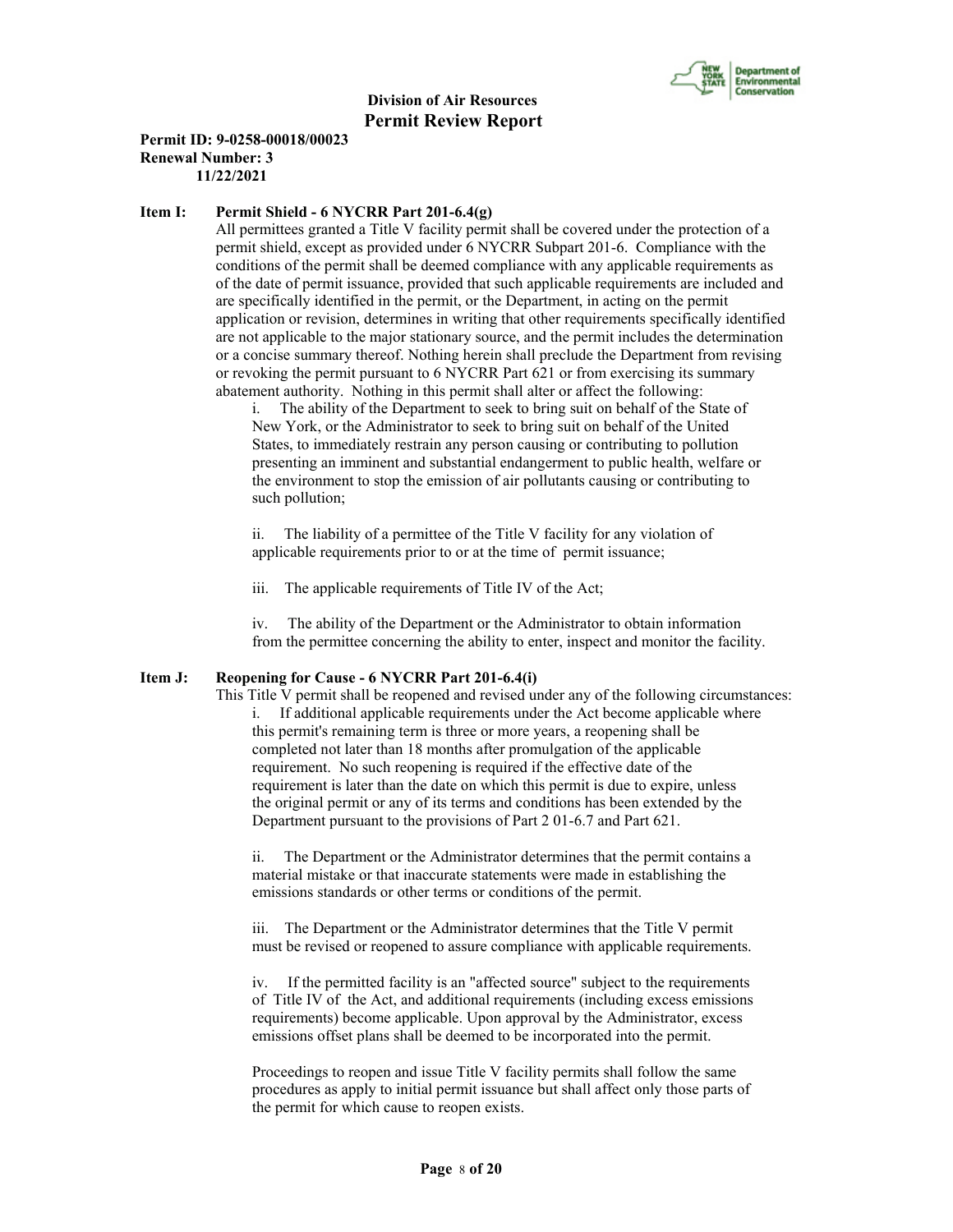

#### **Permit ID: 9-0258-00018/00023 Renewal Number: 3 11/22/2021**

 Reopenings shall not be initiated before a notice of such intent is provided to the facility by the Department at least thirty days in advance of the date that the permit is to be reopened, except that the Department may provide a shorter time period in the case of an emergency.

#### **Item K: Permit Exclusion - ECL 19-0305**

 The issuance of this permit by the Department and the receipt thereof by the Applicant does not and shall not be construed as barring, diminishing, adjudicating or in any way affecting any legal, administrative or equitable rights or claims, actions, suits, causes of action or demands whatsoever that the Department may have against the Applicant for violations based on facts and circumstances alleged to have occurred or existed prior to the effective date of this permit, including, but not limited to, any enforcement action authorized pursuant to the provisions of applicable federal law, the Environmental Conservation Law of the State of New York (ECL) and Chapter III of the Official Compilation of the Codes, Rules and Regulations of the State of New York (NYCRR). The issuance of this permit also shall not in any way affect pending or future enforcement actions under the Clean Air Act brought by the United States or any person.

#### **Item L: Federally Enforceable Requirements - 40 CFR 70.6(b)**

 All terms and conditions in this permit required by the Act or any applicable requirement, including any provisions designed to limit a facility's potential to emit, are enforceable by the Administrator and citizens under the Act. The Department has, in this permit, specifically designated any terms and conditions that are not required under the Act or under any of its applicable requirements as being enforceable under only state regulations.

#### **NOTIFICATION OF GENERAL PERMITTEE OBLIGATIONS**

#### **Item A: Emergency Defense - 6 NYCRR 201-1.5**

- An emergency, as defined by subpart 201-2, constitutes an affirmative defense to penalties sought in an enforcement action brought by the Department for noncompliance with emissions limitations or permit conditions for all facilities in New York State.
- (a) The affirmative defense of emergency shall be demonstrated through properly signed, contemporaneous operating logs, or other relevant evidence that:

 (1) An emergency occurred and that the facility owner or operator can identify the cause(s) of the emergency; (2) The equipment at the permitted facility causing the emergency was at the time being properly operated and maintained; (3) During the period of the emergency the facility owner or operator took all reasonable steps to minimize levels of emissions that exceeded the emission standards, or other requirements in the permit; and

 (4) The facility owner or operator notified the Department within two working days after the event occurred. This notice must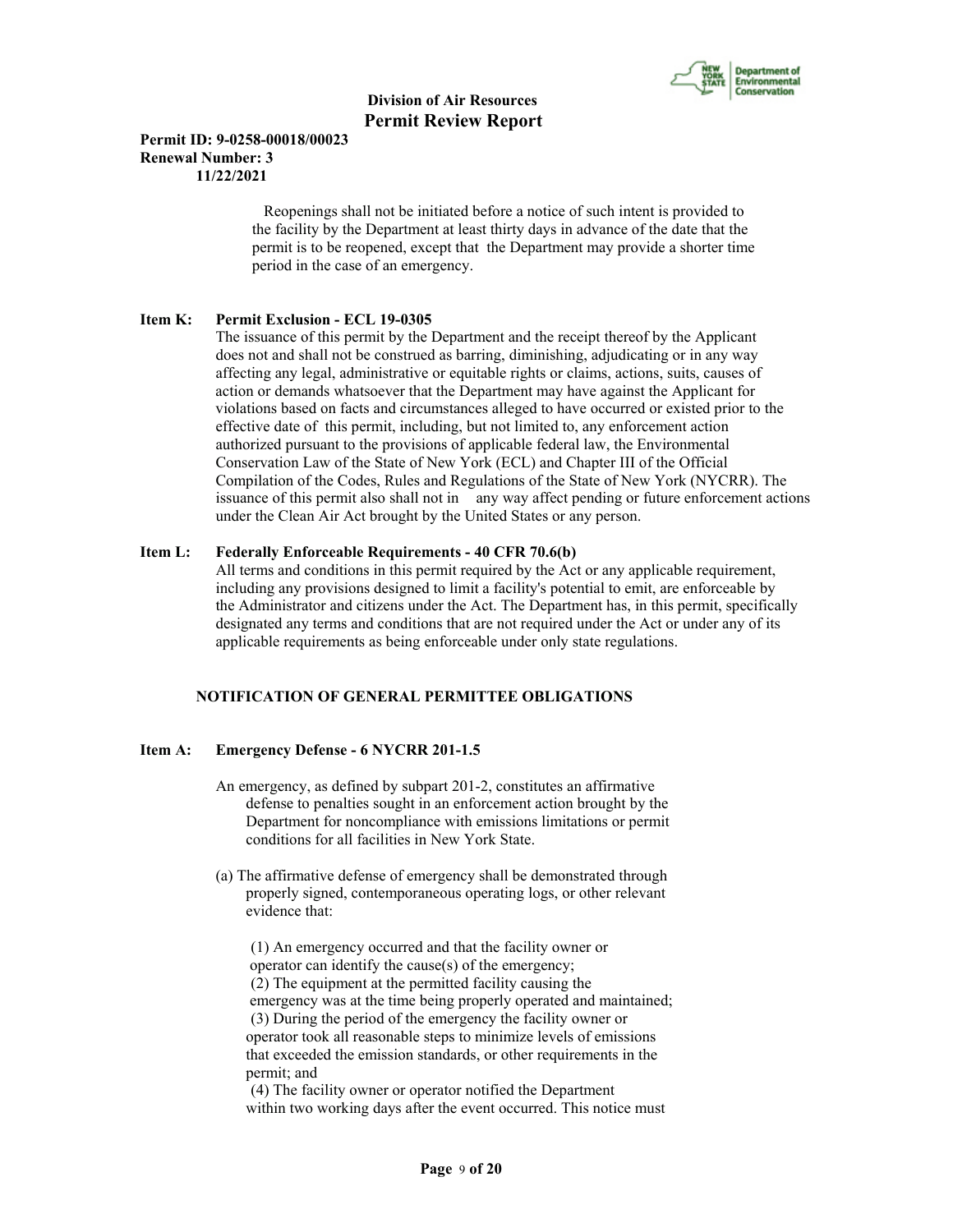

#### **Permit ID: 9-0258-00018/00023 Renewal Number: 3 11/22/2021**

 contain a description of the emergency, any steps taken to mitigate emissions, and corrective actions taken.

 (b) In any enforcement proceeding, the facility owner or operator seeking to establish the occurrence of an emergency has the burden of proof.

 (c) This provision is in addition to any emergency or upset provision contained in any applicable requirement. item\_02

#### **Item B: General Provisions for State Enforceable Permit Terms and Condition - 6 NYCRR Part 201-5**

 Any person who owns and/or operates stationary sources shall operate and maintain all emission units and any required emission control devices in compliance with all applicable Parts of this Chapter and existing laws, and shall operate the facility in accordance with all criteria, emission limits, terms, conditions, and standards in this permit. Failure of such person to properly operate and maintain the effectiveness of such emission units and emission control devices may be sufficient reason for the Department to revoke or deny a permit.

 The owner or operator of the permitted facility must maintain all required records on-site for a period of five years and make them available to representatives of the Department upon request. Department representatives must be granted access to any facility regulated by this Subpart, during normal operating hours, for the purpose of determining compliance with this and any other state and federal air pollution control requirements, regulations or law.

| Location<br>Facility/EU/EP/Process/ES | Regulation               | Condition | <b>Short Description</b>                                                                                                                      |
|---------------------------------------|--------------------------|-----------|-----------------------------------------------------------------------------------------------------------------------------------------------|
|                                       |                          |           |                                                                                                                                               |
| <b>FACTLITY</b>                       | ECL 19-0301              | 53        | Powers and Duties of<br>the Department with<br>respect to air<br>pollution control                                                            |
| $U-1$ GTDB                            | $40CFR$ 60-A             | 37        | General provisions                                                                                                                            |
| $T -$<br>1GTDB/00001/GT2/DCTBN        | $40CFR 60-DC.48c(q)$     | 52        | Reporting and<br>Recordkeeping<br>Requirements.                                                                                               |
| $U-1GTDB/00001$                       | 40CFR 60-GG.332          | 43        | Standard for Nitrogen<br>Oxides for Gas<br>Turbines $> 100$<br>mmBtu/hr                                                                       |
| $U-1$ GTDB                            | 40CFR 60-GG.334(b)       | 38        | Monitoring of<br>Operations: CEMS                                                                                                             |
| <b>FACTLITY</b>                       | 40CFR 63-ZZZZ            | 2.8       | Reciprocating<br>Internal Combustion<br>Engine (RICE) NESHAP                                                                                  |
| <b>FACTLITY</b>                       | 40CFR 63-ZZZZ.6603(a) 29 |           | Reciprocating<br>Internal Combustion<br>Engine (RICE) NESHAP<br>- requirements for<br>existing engines at<br>area sources of HAP<br>emissions |

### **Regulatory Analysis**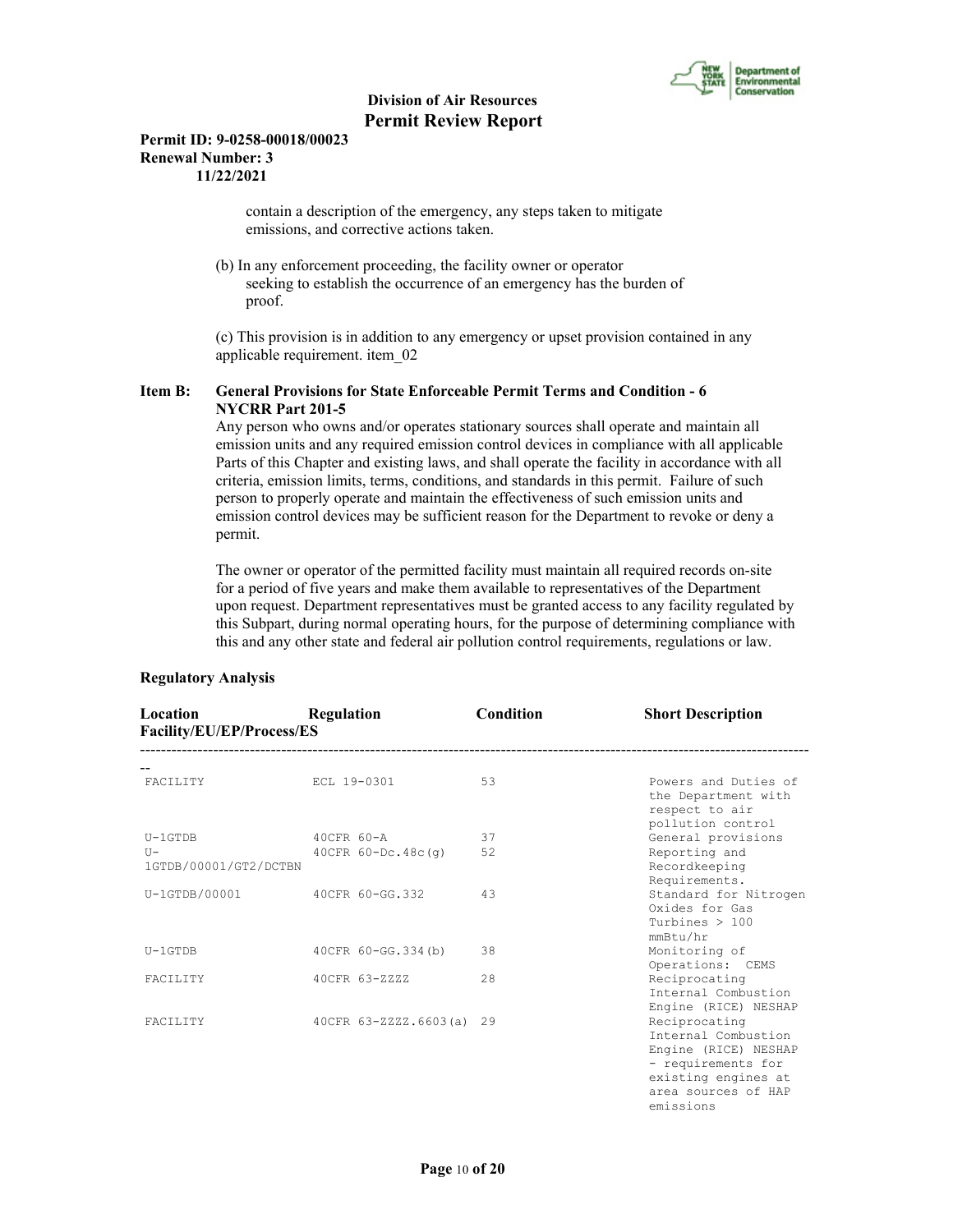

#### **Permit ID: 9-0258-00018/00023 Renewal Number: 3 11/22/2021**

| FACILITY             | 40CFR 63-ZZZZ.6625(f) 30         |            | Reciprocating<br>Internal Combustion<br>Engine (RICE) NESHAP<br>- non-resettable hour<br>meter for certain<br>existing emergency<br>engines |
|----------------------|----------------------------------|------------|---------------------------------------------------------------------------------------------------------------------------------------------|
| FACILITY             | 40CFR 68                         | 18         | Chemical accident                                                                                                                           |
| $U-1GTDB$            | 40CFR 72-A.6(a)(3)(i)            | 39         | prevention provisions<br>The applicability<br>provisions in Title<br>IV for new<br>facilities.                                              |
| FACILITY             | 40CFR 82-F                       | 19         | Protection of<br>Stratospheric Ozone -<br>recycling and<br>emissions reduction                                                              |
| FACILITY             | 40CFR 97-AAAAA.406               | 31         | Transport Rule (TR)<br>NOx Annual Trading<br>Program Standard<br>Requirments                                                                |
| FACILITY             | 40CFR 97-CCCCC.606               | 32         | Transport Rule (TR)<br>SO2 Group 1 Trading<br>Program Standard<br>Requirments                                                               |
| FACILITY             | 40CFR 97-GGGGG.1006              | 33         | CSAPR NOx Ozone<br>Season Group 3<br>Trading Program<br>Standard Requirements                                                               |
| FACILITY             | 6NYCRR 200.6                     | 1          | Acceptable ambient<br>air quality.                                                                                                          |
| FACILITY             | 6NYCRR 200.7                     | 10         | Maintenance of                                                                                                                              |
| FACILITY             | 6NYCRR 201-1.4                   | 54         | equipment.<br>Unavoidable<br>noncompliance and<br>violations                                                                                |
| FACILITY<br>FACILITY | 6NYCRR 201-1.7<br>6NYCRR 201-1.8 | 11<br>12   | Recycling and Salvage<br>Prohibition of<br>reintroduction of<br>collected<br>contaminants to the<br>air                                     |
| FACILITY             | $6NYCRR 201 - 3.2(a)$            | 13         | Exempt Activities -<br>Proof of eligibility                                                                                                 |
| FACILITY             | $6NYCRR 201-3.3(a)$              | 14         | Trivial Activities -<br>proof of eligibility                                                                                                |
| FACILITY             | 6NYCRR 201-6                     | 20, 34, 35 | Title V Permits and<br>the Associated Permit<br>Conditions                                                                                  |
| U-1GTDB/00001        | 6NYCRR 201-6                     | 40         | Title V Permits and<br>the Associated Permit<br>Conditions                                                                                  |
| FACILITY             | $6NYCRR 201-6.4(a) (4)$          | 15         | General Conditions -<br>Requirement to<br>Provide Information                                                                               |
| FACILITY             | $6NYCRR 201-6.4(a) (7)$          | 2          | General Conditions -<br>Fees                                                                                                                |
| FACILITY             | $6NYCRR 201-6.4(a) (8)$          | 16         | General Conditions -<br>Right to Inspect                                                                                                    |
| FACILITY             | $6NYCRR$ $201-6.4(c)$            | 3          | Recordkeeping and<br>Reporting of<br>Compliance Monitoring                                                                                  |
| FACILITY             | 6NYCRR $201-6.4(c)$ (2)          | 4          | Records of<br>Monitoring, Sampling<br>and Measurement                                                                                       |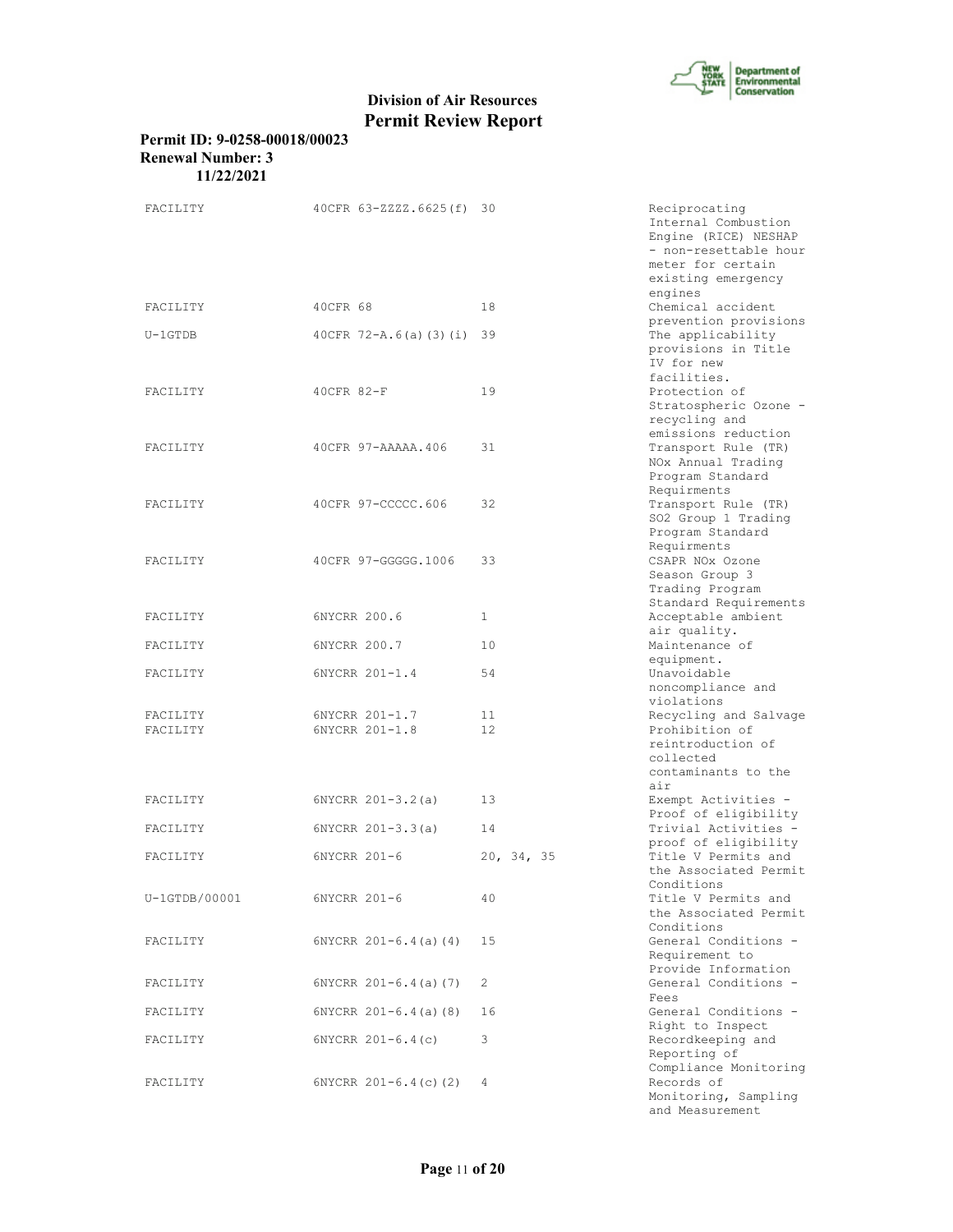

#### **Permit ID: 9-0258-00018/00023 Renewal Number: 3 11/22/2021**

| FACILITY        | 6NYCRR 201-<br>$6.4(c)$ (3) (ii | 5          | Reporting<br>Requirements -<br>Deviations and<br>Noncompliance |
|-----------------|---------------------------------|------------|----------------------------------------------------------------|
| FACILITY        | $6NYCRR 201-6.4(d) (4)$         | 21         | Compliance Schedules<br>- Progress Reports                     |
| FACILITY        | $6NYCRR$ $201-6.4(e)$           | 6          | Compliance<br>Certification                                    |
| FACILITY        | $6NYCRR 201-6.4(f)$             | 22         | Operational<br>Flexibility                                     |
| FACILITY        | $6NYCRR 201-6.5(a)$             | 55         | State Enforceable<br>Requirements                              |
| FACILITY        | 6NYCRR 201-7.1                  | 23, 36     | Emission Capping in<br>Facility Permits                        |
| FACILITY        | 6NYCRR 202-1.1                  | 17         | Required emissions<br>tests.                                   |
| FACILITY        | 6NYCRR 202-2.1                  | 7          | Emission Statements -<br>Applicability                         |
| FACILITY        | 6NYCRR 202-2.5                  | 8          | Emission Statements -<br>record keeping<br>requirements.       |
| FACILITY        | 6NYCRR 211.1                    | 56         | General Prohibitions<br>- air pollution<br>prohibited          |
| FACILITY        | 6NYCRR 211.2                    | 25         | General Prohibitions<br>- visible emissions<br>limited.        |
| FACILITY        | 6NYCRR 215.2                    | 9          | Open Fires -<br>Prohibitions                                   |
| FACILITY        | 6NYCRR 227-1.3(c)               | 26         | Annual Tune-up<br>Requirement                                  |
| FACILITY        | 6NYCRR $227 - 1.4$ (a)          | 27         | Opacity Standard                                               |
| FACILITY        | 6NYCRR 242-1.5                  | 57, 58, 59 | CO2 Budget Trading<br>Program - Standard<br>requirements       |
| FACILITY        | 6NYCRR 242-4                    | 60         | CO2 Budget Trading<br>Program - Compliance<br>certification    |
| FACILITY        | 6NYCRR 242-8                    | 61         | CO2 Budget Trading<br>Program - Monitoring<br>and reporting    |
| $U-1GTDB/00001$ | 6NYCRR 251.3(b)                 | 62         | Emission limits for<br>non-modified sources.                   |
| U-1GTDB/00001   | 6NYCRR 251.5                    | 63         | Monitoring                                                     |

#### **Applicability Discussion:**

Mandatory Requirements: The following facility-wide regulations are included in all Title V permits:

## ECL 19-0301

This section of the Environmental Conservation Law establishes the powers and duties assigned to the Department with regard to administering the air pollution control program for New York State.

#### 6 NYCRR 200.6

Acceptable ambient air quality - prohibits contravention of ambient air quality standards without mitigating measures

#### 6 NYCRR 200.7

Anyone owning or operating an air contamination source which is equipped with an emission control device must operate the control consistent with ordinary and necessary practices, standards and procedures, as per manufacturer's specifications and keep it in a satisfactory state of maintenance and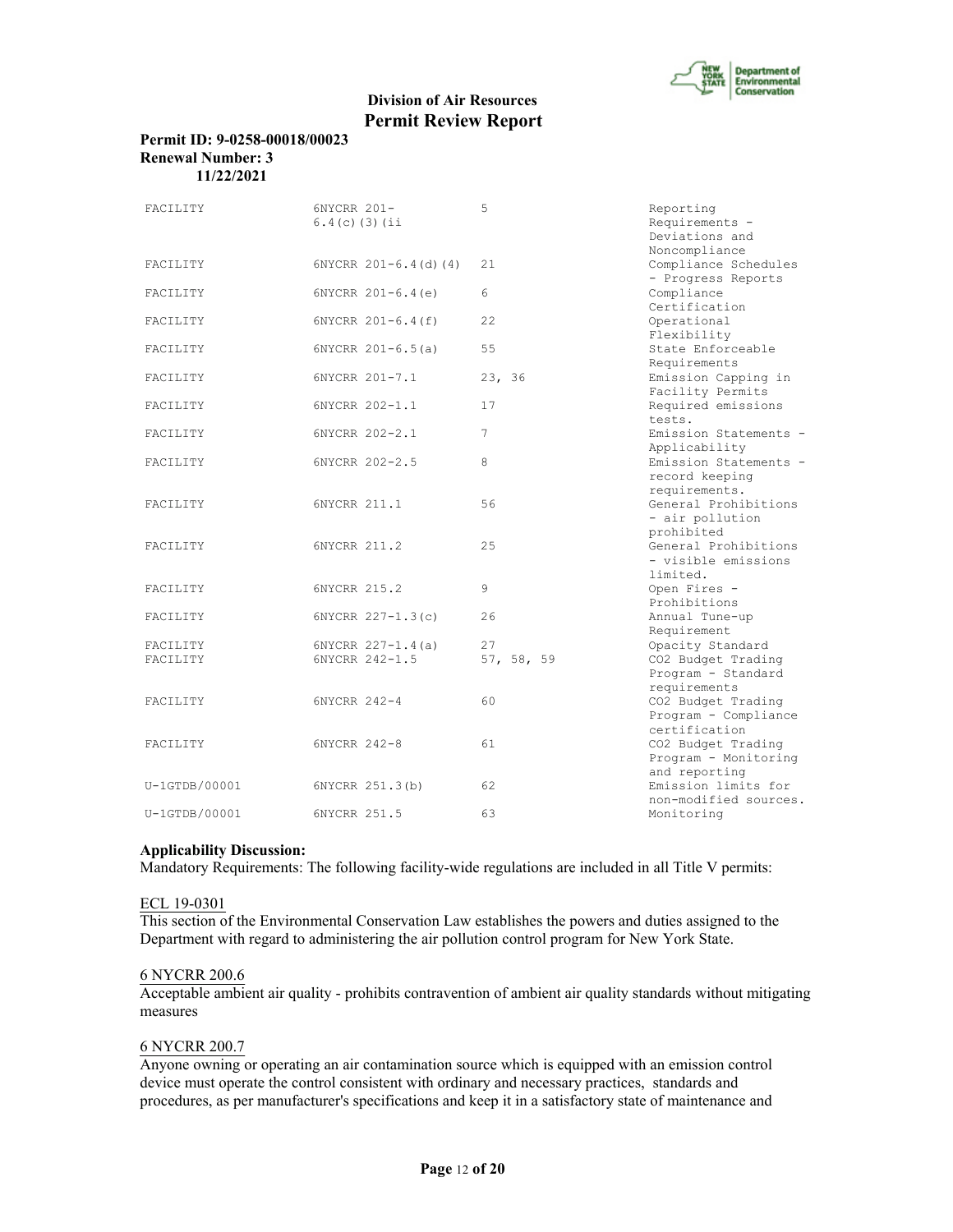

**Permit ID: 9-0258-00018/00023 Renewal Number: 3 11/22/2021**

repair so that it operates effectively

#### 6 NYCRR 201-1.4

This regulation specifies the actions and recordkeeping and reporting requirements for any violation of an applicable state enforceable emission standard that results from a necessary scheduled equipment maintenance, start-up, shutdown, malfunction or upset in the event that these are unavoidable.

#### 6 NYCRR 201-1.7

Requires the recycle and salvage of collected air contaminants where practical

#### 6 NYCRR 201-1.8

Prohibits the reintroduction of collected air contaminants to the outside air

#### 6 NYCRR 201-3.2 (a)

An owner and/or operator of an exempt emission source or unit may be required to certify that it operates within the specific criteria described in this Subpart. All required records must be maintained on-site for a period of 5 years and made available to department representatives upon request. In addition, department representatives must be granted access to any facility which contains exempt emission sources or units, during normal operating hours, for the purpose of determining compliance with this and any other state and federal air pollution control requirements, regulations, or law.

#### 6 NYCRR 201-3.3 (a)

The owner and/or operator of a trivial emission source or unit may be required to certify that it operates within the specific criteria described in this Subpart. All required records must be maintained on-site for a period of 5 years and made available to department representatives upon request. In addition, department representatives must be granted access to any facility which contains trivial emission sources or units subject to this Subpart, during normal operating hours, for the purpose of determining compliance with this and any other state and federal air pollution control requirements, regulations, or law.

#### 6 NYCRR Subpart 201-6

This regulation applies to those terms and conditions which are subject to Title V permitting. It establishes the applicability criteria for Title V permits, the information to be included in all Title V permit applications as well as the permit content and terms of permit issuance. This rule also specifies the compliance, monitoring, recordkeeping, reporting, fee, and procedural requirements that need to be met to obtain a Title V permit, modify the permit and demonstrate conformity with applicable requirements as listed in the Title V permit. For permitting purposes, this rule specifies the need to identify and describe all emission units, processes and products in the permit application as well as providing the Department the authority to include this and any other information that it deems necessary to determine the compliance status of the facility.

#### 6 NYCRR 201-6.4 (a) (4)

This mandatory requirement applies to all Title V facilities. It requires the permittee to provide information that the Department may request in writing, within a reasonable time, in order to determine whether cause exists for modifying, revoking and reissuing, or terminating the permit or to determine compliance with the permit. The request may include copies of records required to be kept by the permit.

#### 6 NYCRR 201-6.4 (a) (7)

 This is a mandatory condition that requires the owner or operator of a facility subject to Title V requirements to pay all applicable fees associated with the emissions from their facility.

#### 6 NYCRR 201-6.4 (a) (8)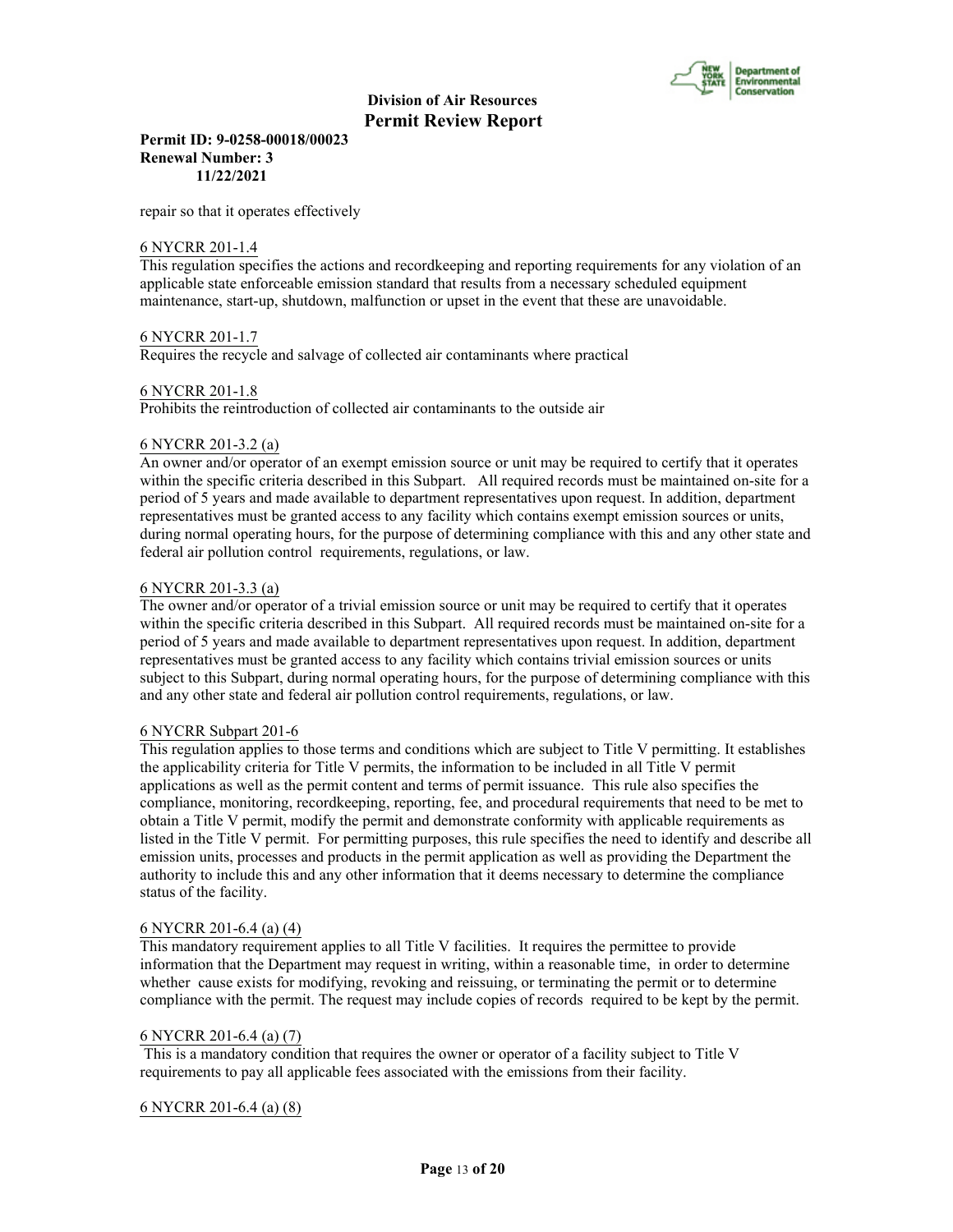

#### **Permit ID: 9-0258-00018/00023 Renewal Number: 3 11/22/2021**

This is a mandatory condition for all facilities subject to Title V requirements. It allows the Department to inspect the facility to determine compliance with this permit, including copying records, sampling and monitoring, as necessary.

#### 6 NYCRR 201-6.4 (c)

This requirement specifies, in general terms, what information must be contained in any required compliance monitoring records and reports. This includes the date, time and place of any sampling, measurements and analyses; who performed the analyses; analytical techniques and methods used as well as any required QA/QC procedures; results of the analyses; the operating conditions at the time of sampling or measurement and the identification of any permit deviations. All such reports must also be certified by the designated responsible official of the facility.

#### 6 NYCRR 201-6.4 (c) (2)

This requirement specifies that all compliance monitoring and recordkeeping is to be conducted according to the terms and conditions of the permit and follow all QA requirements found in applicable regulations. It also requires monitoring records and supporting information to be retained for at least 5 years from the time of sampling, measurement, report or application. Support information is defined as including all calibration and maintenance records and all original strip-chart recordings for continuous monitoring instrumentation, and copies of all reports required by the permit.

#### 6 NYCRR 201-6.4 (c) (3) (ii)

This regulation specifies any reporting requirements incorporated into the permit must include provisions regarding the notification and reporting of permit deviations and incidences of noncompliance stating the probable cause of such deviations, and any corrective actions or preventive measures taken.

#### 6 NYCRR 201-6.4 (d) (4)

This condition applies to every Title V facility subject to a compliance schedule. It requires that reports, detailing the status of progress on achieving compliance with emission standards, be submitted semiannually.

#### 6 NYCRR 201-6.4 (e)

Sets forth the general requirements for compliance certification content; specifies an annual submittal frequency; and identifies the EPA and appropriate regional office address where the reports are to be sent.

#### 6 NYCRR 202-1.1

This regulation allows the department the discretion to require an emission test for the purpose of determining compliance. Furthermore, the cost of the test, including the preparation of the report are to be borne by the owner/operator of the source.

#### 6 NYCRR 202-2.1

Requires that emission statements shall be submitted on or before April 15th each year for emissions of the previous calENDar year.

#### 6 NYCRR 202-2.5

This rule specifies that each facility required to submit an emission statement must retain a copy of the statement and supporting documentation for at least 5 years and must make the information available to department representatives.

#### 6 NYCRR 211.2

This regulation limits opacity from sources to less than or equal to 20 percent (six minute average) except for one continuous six-minute period per hour of not more than 57 percent opacity.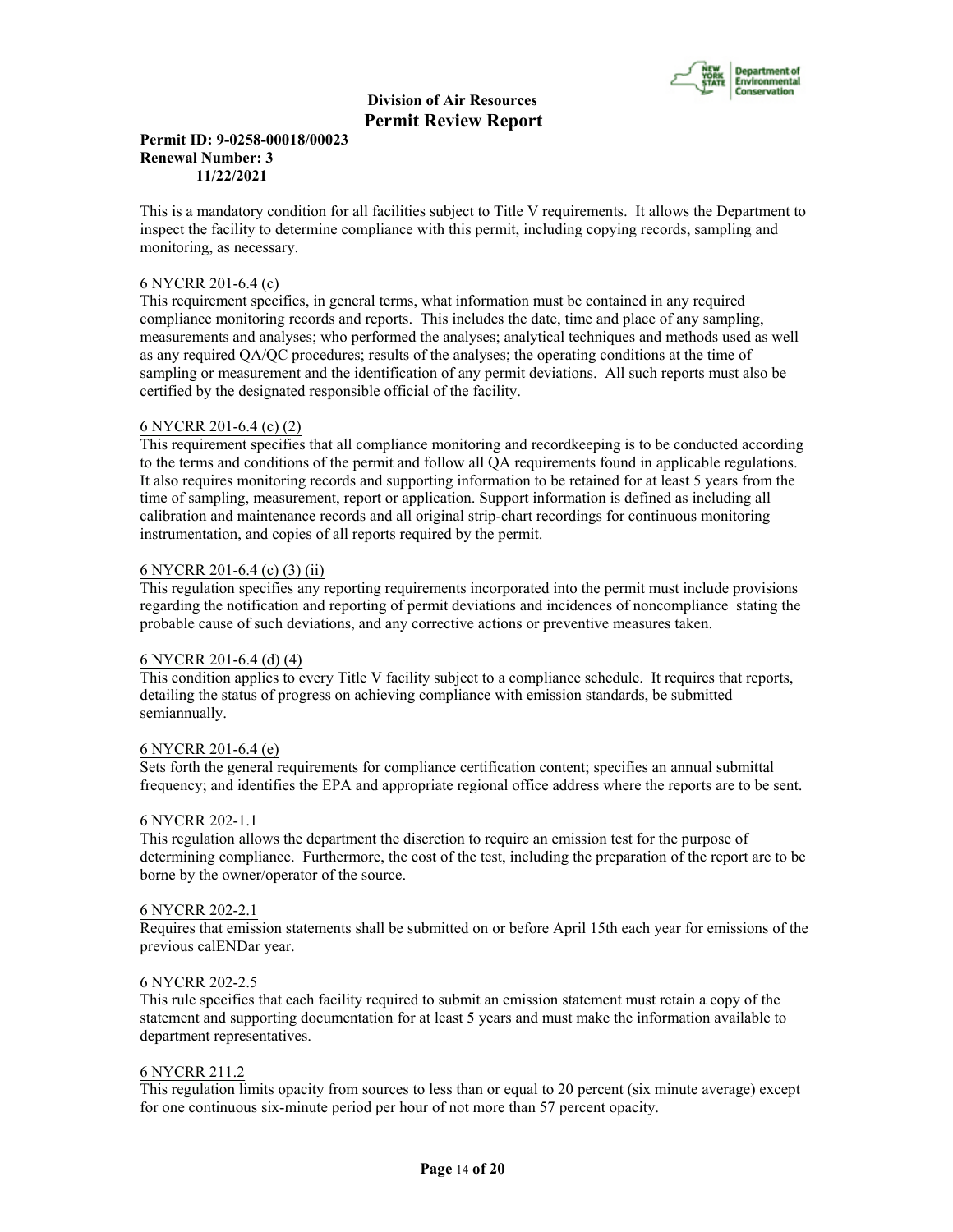

**Permit ID: 9-0258-00018/00023 Renewal Number: 3 11/22/2021**

#### 6 NYCRR 215.2

Except as allowed by section 215.3 of 6 NYCRR Part 215, no person shall burn, cause, suffer, allow or permit the burning of any materials in an open fire.

#### 40 CFR Part 68

This Part lists the regulated substances and there applicability thresholds and sets the requirements for stationary sources concerning the prevention of accidental releases of these substances.

#### 40 CFR Part 82, Subpart F

Subpart F requires the reduction of emissions of class I and class II refrigerants to the lowest achievable level during the service, maintenance, repair, and disposal of appliances in accordance with section 608 of the Clean Air Act AmENDments of 1990. This subpart applies to any person servicing, maintaining, or repairing appliances except for motor vehicle air conditioners. It also applies to persons disposing of appliances, including motor vehicle air conditioners, refrigerant reclaimers, appliance owners, and manufacturers of appliances and recycling and recovery equipment. Those individuals, operations, or activities affected by this rule, may be required to comply with specified disposal, recycling, or recovery practices, leak repair practices, recordkeeping and/or technician certification requirements.

#### **Facility Specific Requirements**

In addition to Title V, ALLEGANY GENERATING STATION has been determined to be subject to the following regulations:

#### 40 CFR 60.332

This section of the New Source Performance Standards for Stationary Gas Turbines, Subpart GG, regulates the NOx emission from combustion gas turbines. Allegany Generating Station is required to maintain compliance with the 114 ppm NOx limit which has a 4 Hour rolling averaging period in this rule. The 9 ppm NOx, one-hour average emission limit is more restrictive than 114 ppm limit from GG. The 9ppm permit limit demonstrates compliance with subpart GG and keeps the facility below the applicability levels of the Prevention of Significant Deterioration (PSD) requirements.

#### 40 CFR 60.334 (b)

This regulation allows the owner/operator of a gas turbine to use a CEMS to monitor NOx emissions instead of monitoring fuel and water/steam usage.

#### 40 CFR 60.48c (g)

The company provided records that shows the facility that burns very low sulfur gaseous fuel with a potential sulfur dioxide (SO2) emissions rate of 0.32 lb/MMBtu (140 ng/J) heat input or less. The facility has demonstrated that the natural gas they burn meets the definition of natural gas in 40 CFR Part 72.2, which by definition contains 0.060 lb SO2/MMBtu or less, which allows them to track fuel usage in the duct burner monthly instead of daily, per 40 CFR Part 60.48c(g), subpart Dc.

#### 40 CFR 63.6603 (a)

These conditions list the emission limits, operating limits, and work practices that existing engines located at an area source of HAP emissions must meet.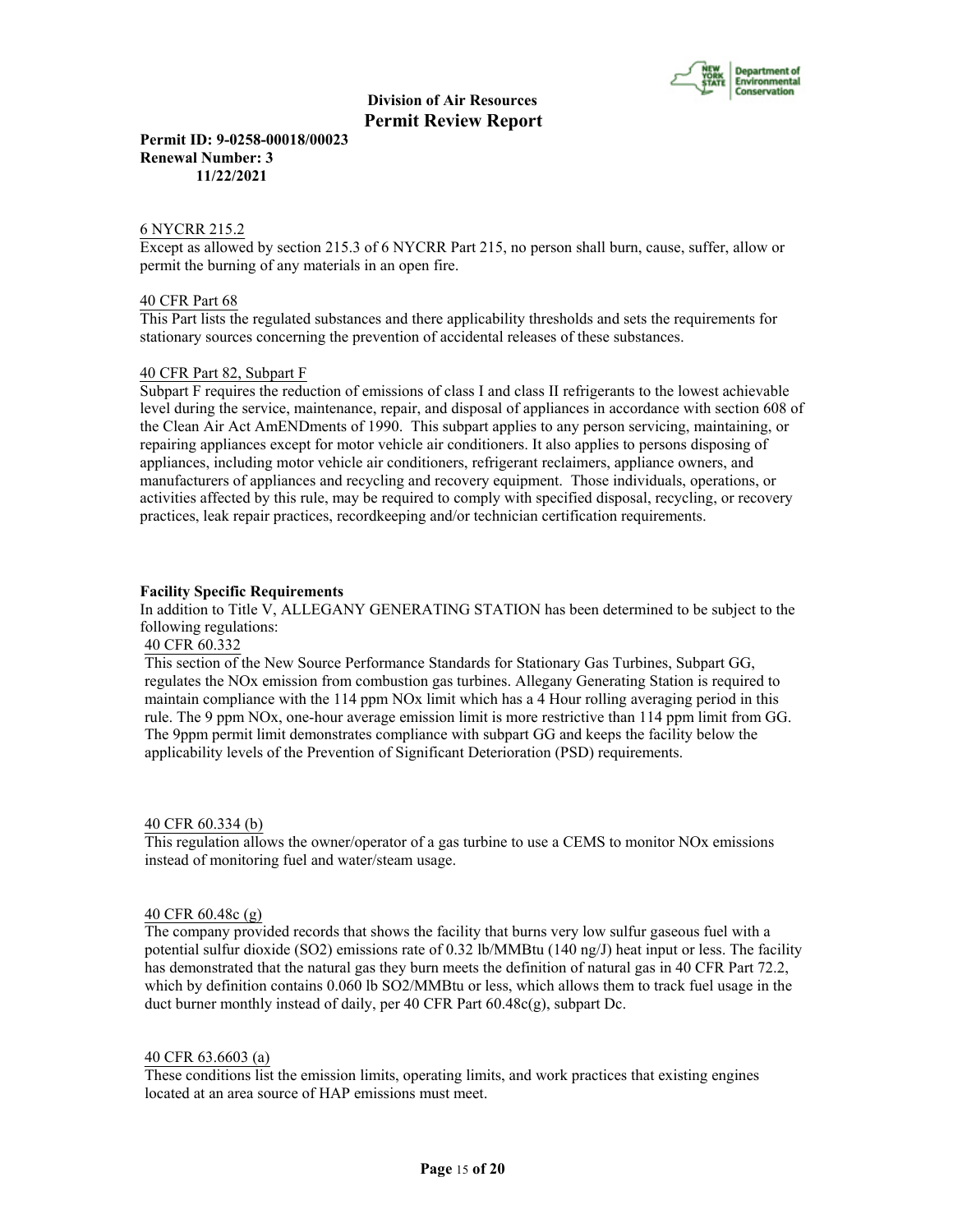

#### **Permit ID: 9-0258-00018/00023 Renewal Number: 3 11/22/2021**

The engines must meet work practices, emission limits, and operating limits on carbon monoxide or formaldehyde for the specific type of engine listed in table 2d of subpart ZZZZ.

#### 40 CFR 63.6625 (f)

This condition reduces the emission of hazardous air pollutants by requiring existing emergency engines greater than or equal to 500 brake horsepower located at a major source of HAP emissions and existing emergency engines located at an area source of HAP emissions to install a non-resettable hour meter.

#### 40 CFR 72.6 (a) (3) (i)

This section identifies which utilities are subject to the requirements of Title IV of the Clean Air Act; the "Acid Rain Program".

#### 40 CFR 97.1006

40 CFR Part 97 Subpart GGGGG the NOx Ozone Season Cross State Air Pollution Rule (CSAPR) requires additional NOx reductions from power plants located in twelve (12) states beginning with the 2021 ozone season. It is designed to reduce NOx emissions during the ozone season (May - September) for large fossil fuel fired electric generating units that have a nameplate capacity of greater than 25 megawatts electrical and produce electricity for sale. The new Group 3 Trading Program would be in addition to the existing Groups 1 and 2 NOx Ozone Trading Programs. The final rule does not include ozone season NOx emission limits for non-EGUs.

#### 40 CFR 97.406

This condition provides the general requirements for implementing EPAs Transport Rule (TR) 40 CFR Part 97, Subpart AAAAA; intended to reduce the interstate transport of fine particulate matter and ozone. This particular condition requires facilities to measure and report their emissions of Nitrogen Oxide (NOx) and to hold TR annual NOx allowances sufficient to cover these emissions. Commonly referred to as a budget trading program, each State has an established 'budget' of emissions that are distributed or sold to facilities, which, in turn, can only emit as much as they hold in allowances.

#### 40 CFR 97.606

This condition provides the general requirements for implementing EPAs Transport Rule (TR) 40 CFR Part 97, Subpart CCCCC; intended to reduce the interstate transport of fine particulate matter and ozone. This particular condition requires facilities to measure and report their emissions of sulfur dioxide (SO2) annually and to hold TR annual SO2 allowances sufficient to cover these emissions. Commonly referred to as a budget trading program, each State has an established 'budget' of emissions that are distributed or sold to facilities, which, in turn, can only emit as much as they hold in allowances.

#### 40 CFR Part 60, Subpart A

This regulation contains the General Provisions of 40 CFR 60. The facility owner is responsible for reviewing these general provisions in detail and complying with all applicable technical, administrative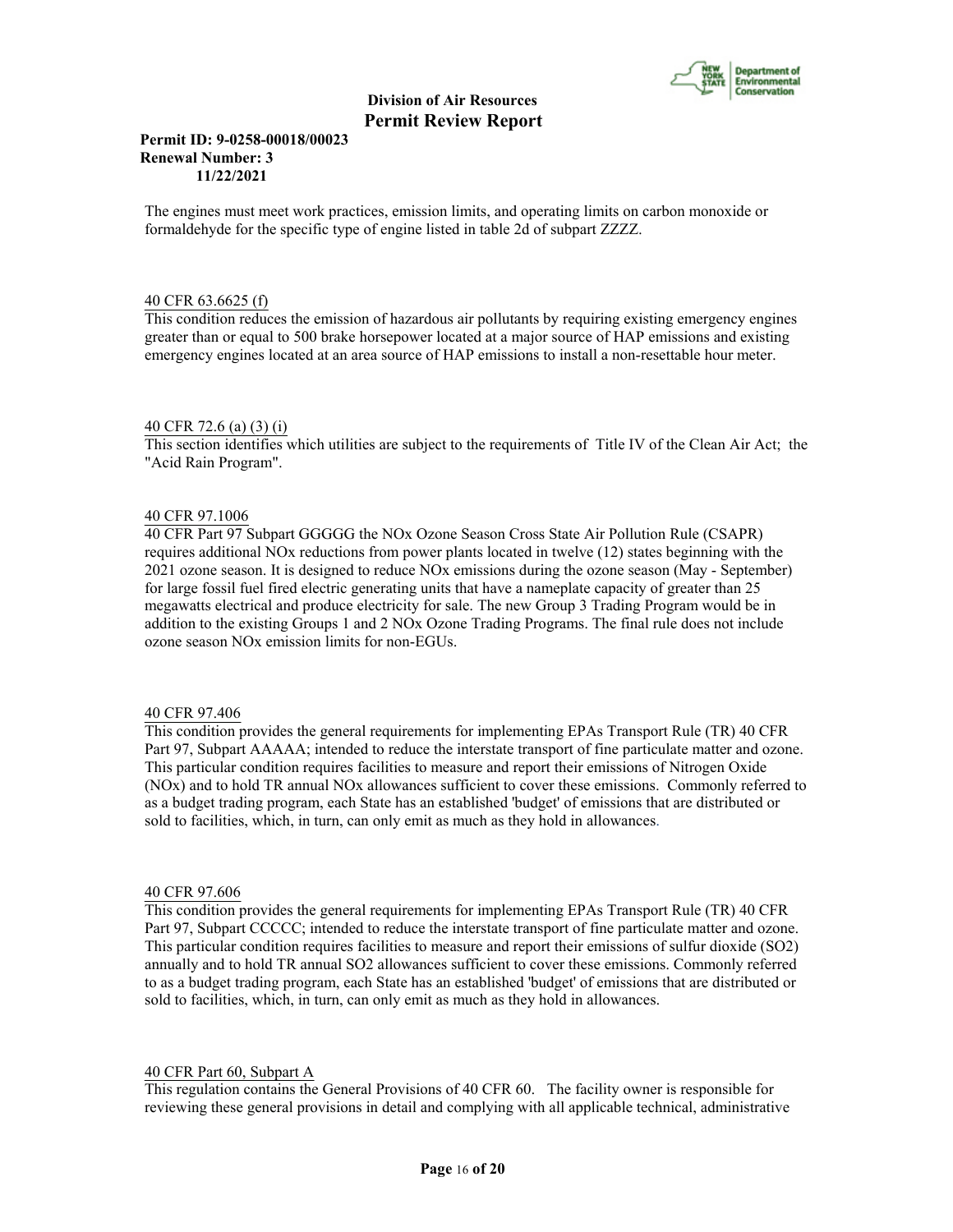

**Permit ID: 9-0258-00018/00023 Renewal Number: 3 11/22/2021**

and reporting requirements

#### 40 CFR Part 63, Subpart ZZZZ

Facilities that have reciprocating internal combustion engines must comply with applicable portions of 40 CFR 63 subpart ZZZZ, NESHAP for Stationary Reciprocating Internal Combustion Engines. This applies to the emergency diesel fire pump and two emergency diesel generators.

#### 6 NYCRR 201-6.4 (f)

This section describes the potential for certain operational changes to be made by the facility owner or operator without first obtaining a permit modification. Changes made pursuant to this provision must meet all of the criteria described in this section to qualify for consideration as operational flexibility. The Department reserves the right to require the facility owner or operator to obtain a permit modification prior to making any changes at the facility pursuant to this section.

#### 6 NYCRR 201-6.5 (a)

Pursuant to The New York State Climate Leadership and Law, Supbart 201-6.5(a) identifies state enforceable requirements for Title V permits for greenhouse gas emissions.

#### 6 NYCRR 201-7.1

This regulation sets forth an emission cap that cannot be exceeded by the facility. In this permit that cap is 95 tons per year of Nitrogen Oxides (NOx). The cap keeps NOx emissions below the applicability levels of the Title V Air Permit program and the NOx Reasonably Available Control Requirements (RACT) in 6NYCRR Part 227-2. The facility is subject to the EPA Acid Rain Program and thus required to have a Title V Air Permit.

### 6 NYCRR 211.1

This regulation requires that no person shall cause or allow emissions of air contaminants to the outdoor atmosphere of such quantity, characteristic or duration which are injurious to human, plant or animal life or to property, or which unreasonably interfere with the comfortable enjoyment of life or property.

#### 6 NYCRR 227-1.3 (c)

This subdivision requires that all stationary combustion installations subject to this subpart perform an annual tune-up.

### 6 NYCRR 227-1.4 (a)

This subdivisions sets the opacity standard for subject stationary combustion installations.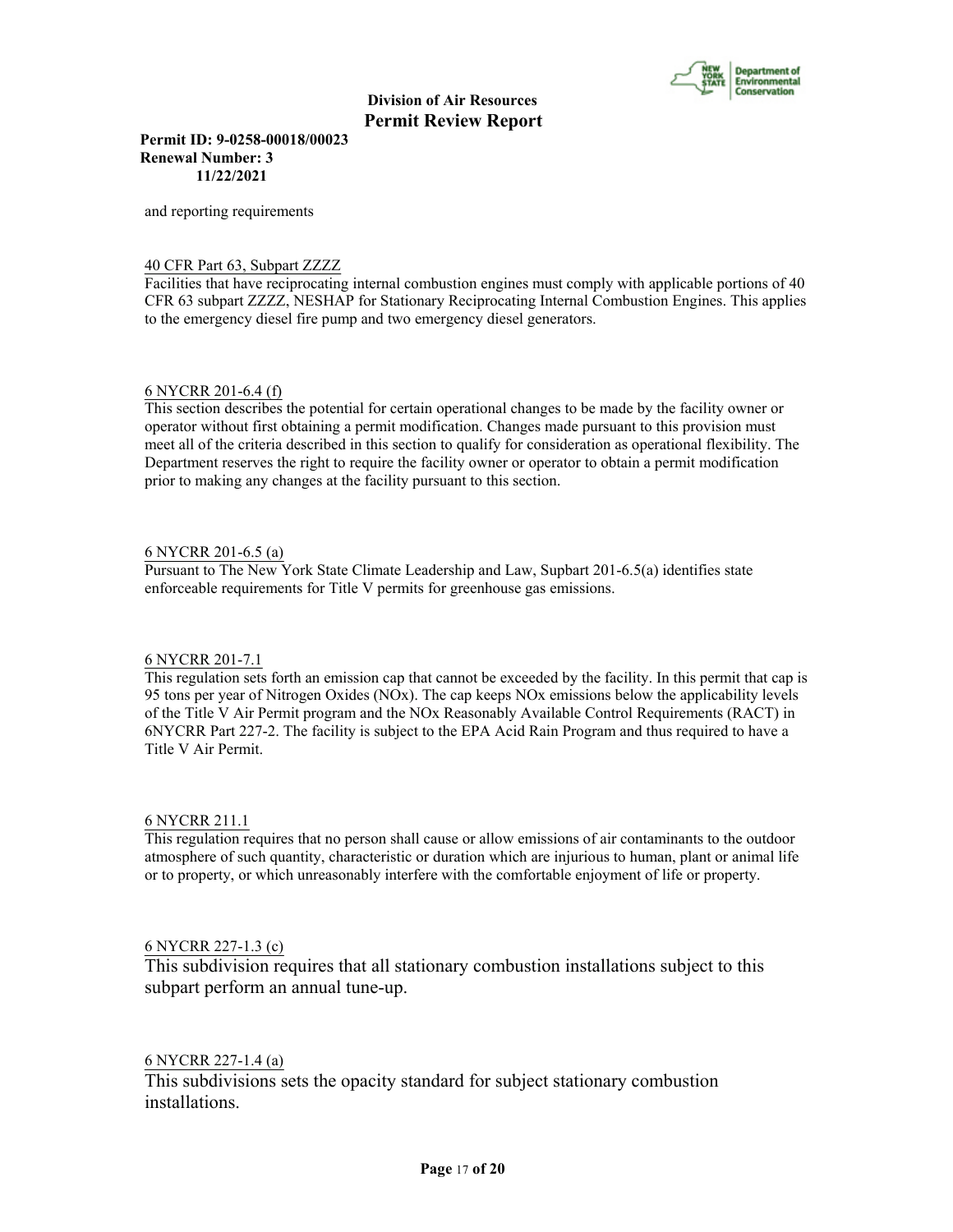

**Permit ID: 9-0258-00018/00023 Renewal Number: 3 11/22/2021**

#### 6 NYCRR 242-1.5

This citation requires that an Annual Compliance Certification report be submitted by March 1st, on an annual basis, certifying compliance with the CO2 Budget Trading Program.

#### 6 NYCRR 251.3 (b)

This regulation requires that facilities comply with the Carbon Dioxide (CO2) emission standards for non-modified major electric generating facilities. Representatives are required to demonstrate compliance with the annual emission limit in Part 251.3(b) as well as associated monitoring and reporting requirements

#### 6 NYCRR 251.5

Part 251.5 reqires that facilites complying with this regulation monitor and report the heat input and Carbon Dioxide (CO2) emissions to demonstrate compliance with the standards for non-modified major electric generating facilities.

#### 6 NYCRR Subpart 242-4

This citation requires that an Annual Compliance Certification report be submitted by March 1st, on an annual basis, certifying compliance with the CO2 Budget Trading Program.

#### 6 NYCRR Subpart 242-8

Citation 6NYCRR Part 242-8.5 requires that the record keeping and reporting requirements of 40 CFR Part 75.73 and 6NYCRR Part 242-2.1(e) be followed, that a CO2 monitoring plan(s) be submitted, that the CO2 emission monitor(s) be certified, and that CO2 emissions be reported quarterly in an electronic format.

#### **Compliance Certification Summary of monitoring activities at ALLEGANY GENERATING STATION:**

| Location<br>Facility/EU/EP/Process/ES                                                                                  | Cond No.                         | <b>Type of Monitoring</b>                                                                                                                                                                                                                         |
|------------------------------------------------------------------------------------------------------------------------|----------------------------------|---------------------------------------------------------------------------------------------------------------------------------------------------------------------------------------------------------------------------------------------------|
|                                                                                                                        |                                  |                                                                                                                                                                                                                                                   |
| U-1GTDB/00001/GT2/DCTBN<br>$U-1GTDB/00001$<br><b>FACTLITY</b><br><b>FACTLITY</b><br><b>FACTLITY</b><br><b>FACTLITY</b> | 52<br>43<br>29<br>30<br>31<br>32 | record keeping/maintenance procedures<br>continuous emission monitoring (cem)<br>record keeping/maintenance procedures<br>record keeping/maintenance procedures<br>record keeping/maintenance procedures<br>record keeping/maintenance procedures |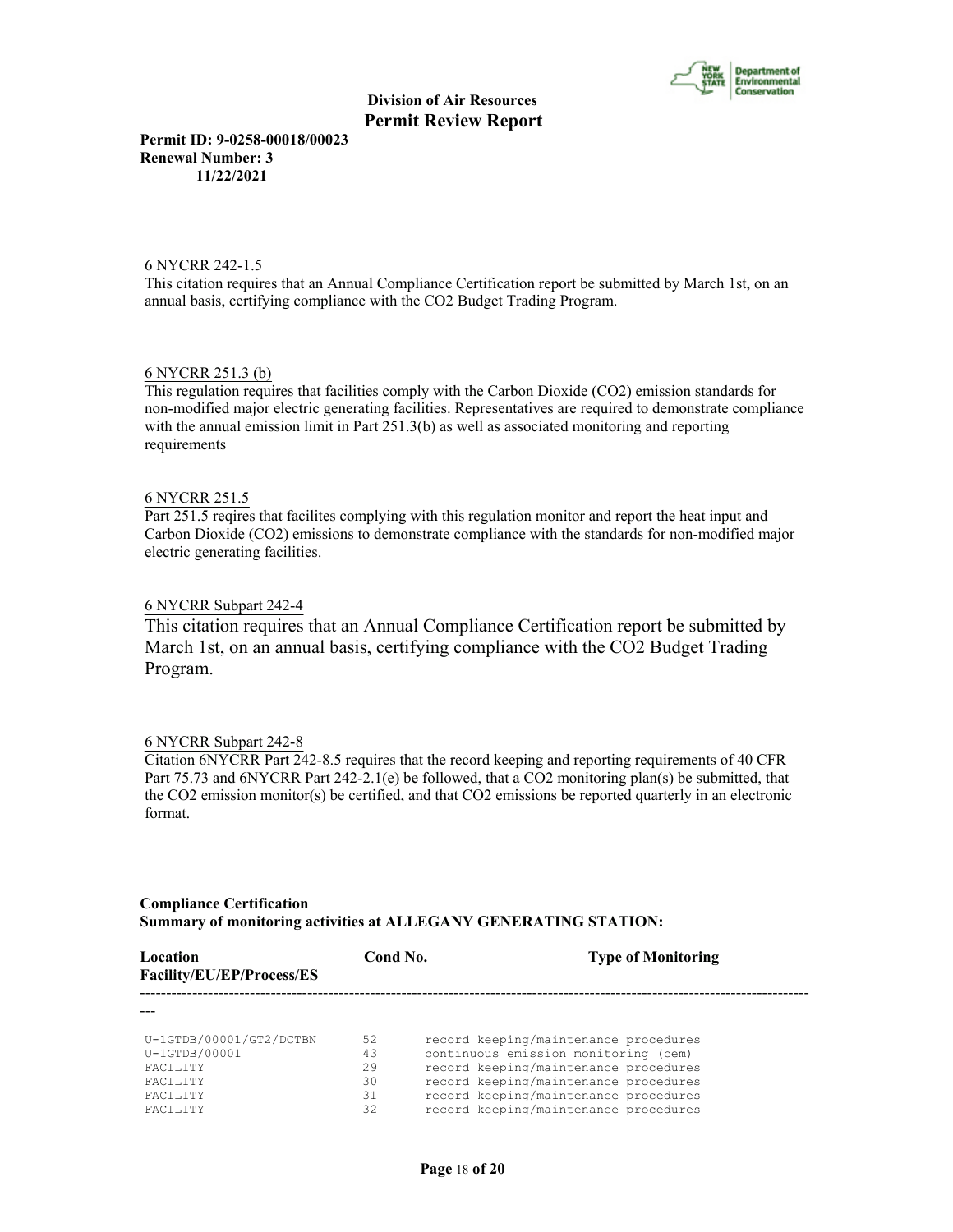

#### **Permit ID: 9-0258-00018/00023 Renewal Number: 3 11/22/2021**

| <b>FACTLITY</b>   | 33          | record keeping/maintenance procedures              |
|-------------------|-------------|----------------------------------------------------|
| $U-1GTDB/00001$   | 40          | monitoring of process or control device parameters |
|                   |             | as surrogate                                       |
| <b>FACTLITY</b>   | 5           | record keeping/maintenance procedures              |
| <b>FACTLITY</b>   | 6           | record keeping/maintenance procedures              |
| FACILITY          | 24          | monitoring of process or control device parameters |
|                   |             | as surrogate                                       |
| U-1GTDB/00001     | 41          | continuous emission monitoring (cem)               |
| $U-1GTDB/00001$   | 42          | continuous emission monitoring (cem)               |
| U-1GTDB/00001/GT1 | 44          | continuous emission monitoring (cem)               |
| U-1GTDB/00001/GT1 | 45          | continuous emission monitoring (cem)               |
| U-1GTDB/00001/GT1 | 46          | continuous emission monitoring (cem)               |
| U-1GTDB/00001/GT1 | 47          | continuous emission monitoring (cem)               |
| U-1GTDB/00001/GT2 | 48          | continuous emission monitoring (cem)               |
| U-1GTDB/00001/GT2 | 49          | continuous emission monitoring (cem)               |
| U-1GTDB/00001/GT2 | 50          | continuous emission monitoring (cem)               |
| U-1GTDB/00001/GT2 | 51          | continuous emission monitoring (cem)               |
| <b>FACTLITY</b>   | $7^{\circ}$ | record keeping/maintenance procedures              |
| <b>FACTLITY</b>   | 2.6         | record keeping/maintenance procedures              |
| FACILITY          | 27          | monitoring of process or control device parameters |
|                   |             | as surrogate                                       |
| <b>FACTLITY</b>   | 58          | record keeping/maintenance procedures              |
| FACILITY          | 59          | record keeping/maintenance procedures              |
| <b>FACTLITY</b>   | 60          | record keeping/maintenance procedures              |
| <b>FACTLITY</b>   | 61          | record keeping/maintenance procedures              |
| U-1GTDB/00001     | 62          | monitoring of process or control device parameters |
|                   |             | as surrogate                                       |
| $U-1GTDB/00001$   | 63          | record keeping/maintenance procedures              |
|                   |             |                                                    |

----

#### **Basis for Monitoring**

1. The majority of the permit conditions at the facility level are based on citations from 6 NYCRR Parts 200, 201, 202, 211, and 215 and are conditions that are in every Title V (five) Operating Permit. These conditions generally reiterate rules that apply to most facilities and some require the permittee to monitor or take actions.

2. Permit conditions that list 6 NYCRR Part 201-7 as the applicable requirement are limiting emissions so the facility can remain below applicable regulatory requirements. Nitrogen Oxide (NOx) emissions are limited on an annual basis to remain below the requirements of the NOx Reasonably Available Control Technology (RACT) program, 6 NYCRR Part 227-2. NOx and carbon monoxide (CO) emissions are limited on an hourly basis to stay below the requirements of the Prevention of Significant Deterioration (PSD) program, 40 CFR Part 52.21. This permit will also limit startup and shutdown emissions for the turbine. The startup and shutdown limits are not as stringent as the operation limits. This is to allow the facility to come up to operational speed.

3. Permit conditions that list 6NYCRR Part 227-2 (NOx Reasonably Available Control Technology) as the requirement being capped out are found in the 6NYCCR Part 201-7 permit conditions that limit NOx in parts per million. The NOx RACT emission limits for the gas turbine and duct burner are less restrictive than the PSD capping limits so only the PSD limits are included in the permit.

4. Permit conditions that list 40CFR60 subpart A (New Source Performance Standards (NSPS) - General Provisions) as the applicable requirement, requires the facility to comply with notification, monitoring, record keeping, and reporting requirements that all NSPS sources are subject to.

5. The duct burner is subject to permit conditions that list 40CFR60 subpart Dc (New Source Performance Standards for Small Industrial-Commercial-Institutional Steam Generating Units, 10 to 100 million Btu per